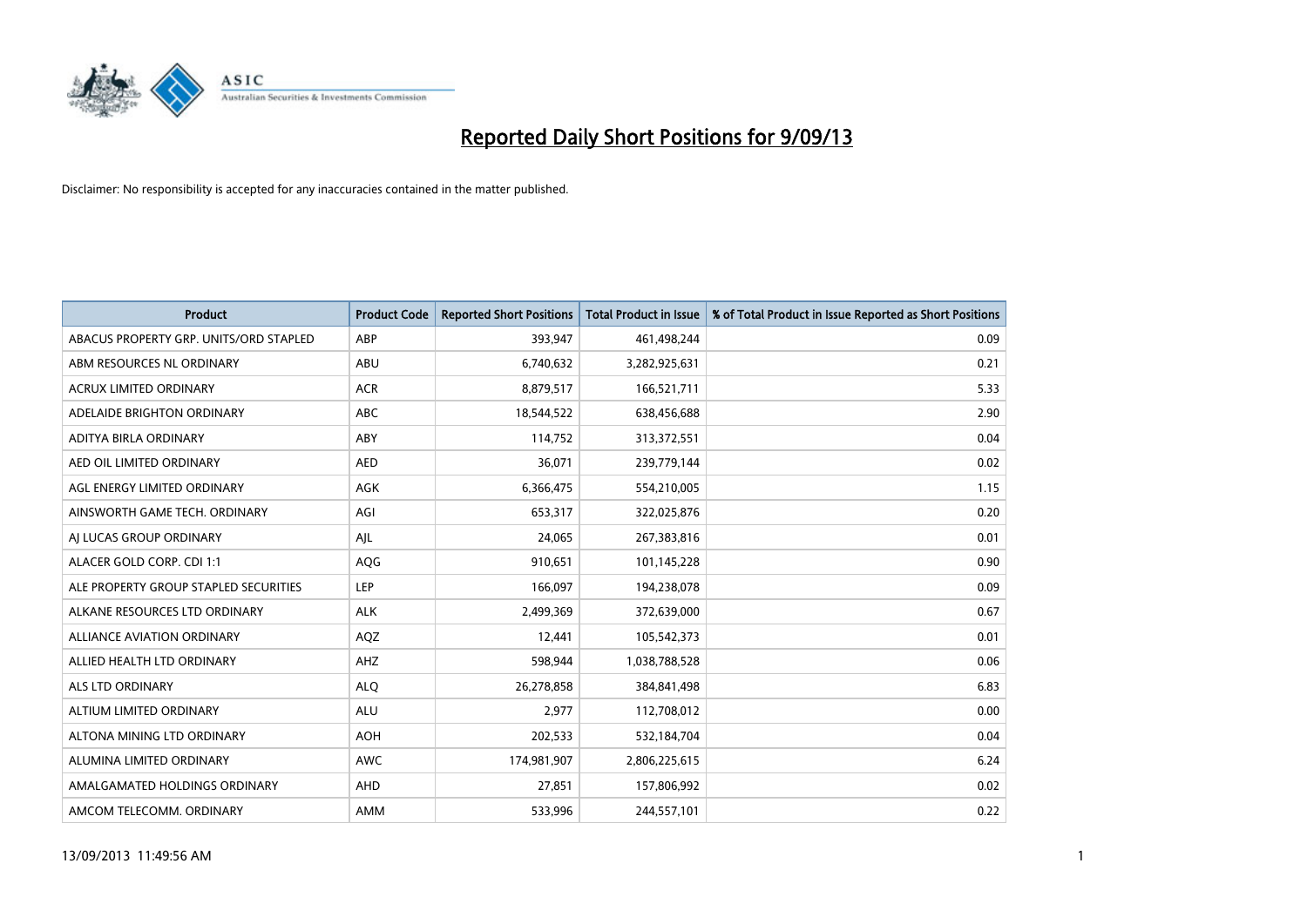

| <b>Product</b>                            | <b>Product Code</b> | <b>Reported Short Positions</b> | <b>Total Product in Issue</b> | % of Total Product in Issue Reported as Short Positions |
|-------------------------------------------|---------------------|---------------------------------|-------------------------------|---------------------------------------------------------|
| AMCOR LIMITED ORDINARY                    | AMC                 | 2,613,459                       | 1,206,684,923                 | 0.22                                                    |
| AMP LIMITED ORDINARY                      | AMP                 | 29,663,888                      | 2,944,564,649                 | 1.01                                                    |
| AMPELLA MINING ORDINARY                   | <b>AMX</b>          | 764,081                         | 248,000,493                   | 0.31                                                    |
| ANGLOGOLD ASHANTI CDI 5:1                 | AGG                 | 1                               | 89,207,765                    | 0.00                                                    |
| ANSELL LIMITED ORDINARY                   | <b>ANN</b>          | 10,001,171                      | 130,617,963                   | 7.66                                                    |
| ANTARES ENERGY LTD ORDINARY               | AZZ                 | 266,719                         | 255,000,000                   | 0.10                                                    |
| ANZ BANKING GRP LTD ORDINARY              | ANZ                 | 5,998,274                       | 2,743,614,407                 | 0.22                                                    |
| APA GROUP STAPLED SECURITIES              | <b>APA</b>          | 9,193,518                       | 835,750,807                   | 1.10                                                    |
| APN NEWS & MEDIA ORDINARY                 | <b>APN</b>          | 17,193,254                      | 661,526,586                   | 2.60                                                    |
| AOUARIUS PLATINUM. ORDINARY               | <b>AOP</b>          | 6,904,145                       | 486,851,336                   | 1.42                                                    |
| AQUILA RESOURCES ORDINARY                 | <b>AQA</b>          | 14,331,209                      | 411,804,442                   | 3.48                                                    |
| ARAFURA RESOURCE LTD ORDINARY             | ARU                 | 8,367                           | 441,270,644                   | 0.00                                                    |
| ARB CORPORATION ORDINARY                  | <b>ARP</b>          | 440.599                         | 72,481,302                    | 0.61                                                    |
| ARDENT LEISURE GROUP STAPLED SECURITIES   | AAD                 | 2,946,724                       | 404,994,420                   | 0.73                                                    |
| ARISTOCRAT LEISURE ORDINARY               | ALL                 | 8,013,536                       | 551,418,047                   | 1.45                                                    |
| ARRIUM LTD ORDINARY                       | ARI                 | 32,652,752                      | 1,355,433,903                 | 2.41                                                    |
| ASCIANO LIMITED ORDINARY                  | <b>AIO</b>          | 15,634,351                      | 975,385,664                   | 1.60                                                    |
| ASG GROUP LIMITED ORDINARY                | ASZ                 | 1,307,676                       | 206,720,839                   | 0.63                                                    |
| ASPEN GROUP ORD/UNITS STAPLED             | <b>APZ</b>          | 467,382                         | 1,192,665,422                 | 0.04                                                    |
| ASTRO JAP PROP GROUP STAPLED US PROHIBIT. | AJA                 | 119,031                         | 67,211,752                    | 0.18                                                    |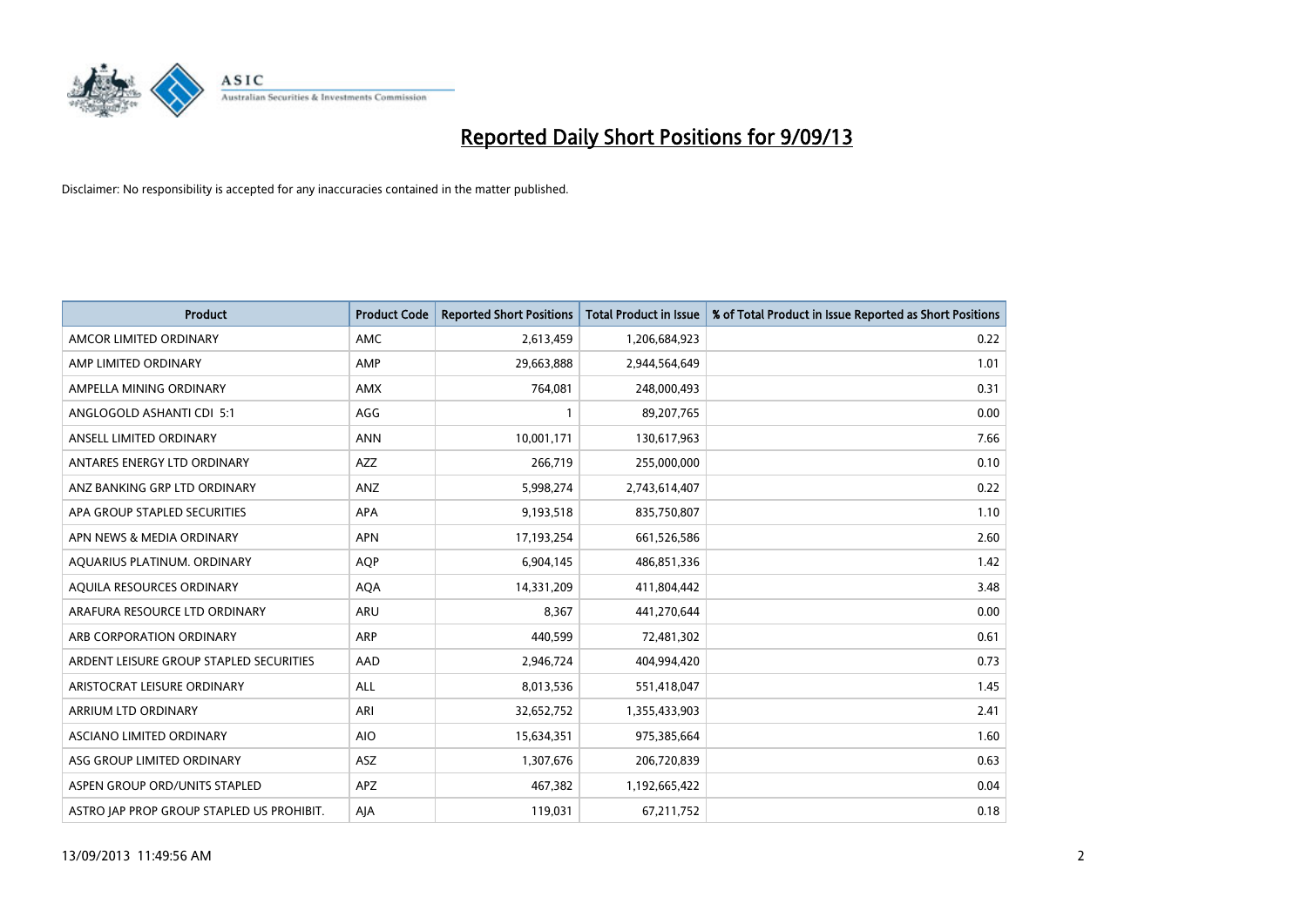

| <b>Product</b>                       | <b>Product Code</b> | <b>Reported Short Positions</b> | <b>Total Product in Issue</b> | % of Total Product in Issue Reported as Short Positions |
|--------------------------------------|---------------------|---------------------------------|-------------------------------|---------------------------------------------------------|
| ASX LIMITED ORDINARY                 | <b>ASX</b>          | 1,950,786                       | 193,595,162                   | 1.01                                                    |
| ATLAS IRON LIMITED ORDINARY          | <b>AGO</b>          | 69,245,158                      | 909,718,409                   | 7.61                                                    |
| AURIZON HOLDINGS LTD ORDINARY        | AZJ                 | 2,918,559                       | 2,137,284,503                 | 0.14                                                    |
| AURORA OIL & GAS ORDINARY            | <b>AUT</b>          | 5,921,024                       | 448,785,778                   | 1.32                                                    |
| <b>AUSDRILL LIMITED ORDINARY</b>     | ASL                 | 16,146,877                      | 312,277,224                   | 5.17                                                    |
| AUSENCO LIMITED ORDINARY             | <b>AAX</b>          | 973,434                         | 123,527,574                   | 0.79                                                    |
| <b>AUSTAL LIMITED ORDINARY</b>       | ASB                 | 543,116                         | 346,007,639                   | 0.16                                                    |
| AUSTBROKERS HOLDINGS ORDINARY        | <b>AUB</b>          | 7,086                           | 58,148,980                    | 0.01                                                    |
| AUSTIN ENGINEERING ORDINARY          | ANG                 | 227,143                         | 73,164,403                    | 0.31                                                    |
| AUSTRALAND PROPERTY STAPLED SECURITY | <b>ALZ</b>          | 1,293,890                       | 578,324,670                   | 0.22                                                    |
| AUSTRALIAN AGRICULT. ORDINARY        | AAC                 | 3,521,044                       | 313,113,358                   | 1.12                                                    |
| AUSTRALIAN INFR LTD ORDINARY         | <b>AIX</b>          | 109,547                         | 620,733,944                   | 0.02                                                    |
| AUSTRALIAN PHARM. ORDINARY           | API                 | 89,499                          | 488,115,883                   | 0.02                                                    |
| AUTOMOTIVE HOLDINGS ORDINARY         | AHE                 | 243,199                         | 260,579,682                   | 0.09                                                    |
| AVIENNINGS LIMITED ORDINARY          | <b>AVJ</b>          | 69,999                          | 384,423,851                   | 0.02                                                    |
| AWE LIMITED ORDINARY                 | AWE                 | 1,110,016                       | 522,116,985                   | 0.21                                                    |
| BANDANNA ENERGY ORDINARY             | <b>BND</b>          | 18,195,504                      | 528,481,199                   | 3.44                                                    |
| BANK OF QUEENSLAND. ORDINARY         | <b>BOQ</b>          | 6,486,914                       | 319,809,993                   | 2.03                                                    |
| <b>BASE RES LIMITED ORDINARY</b>     | <b>BSE</b>          | 4,430,014                       | 561,840,029                   | 0.79                                                    |
| BATHURST RES NZ LTD ORDINARY         | <b>BRL</b>          | 41,853,496                      | 699,247,997                   | 5.99                                                    |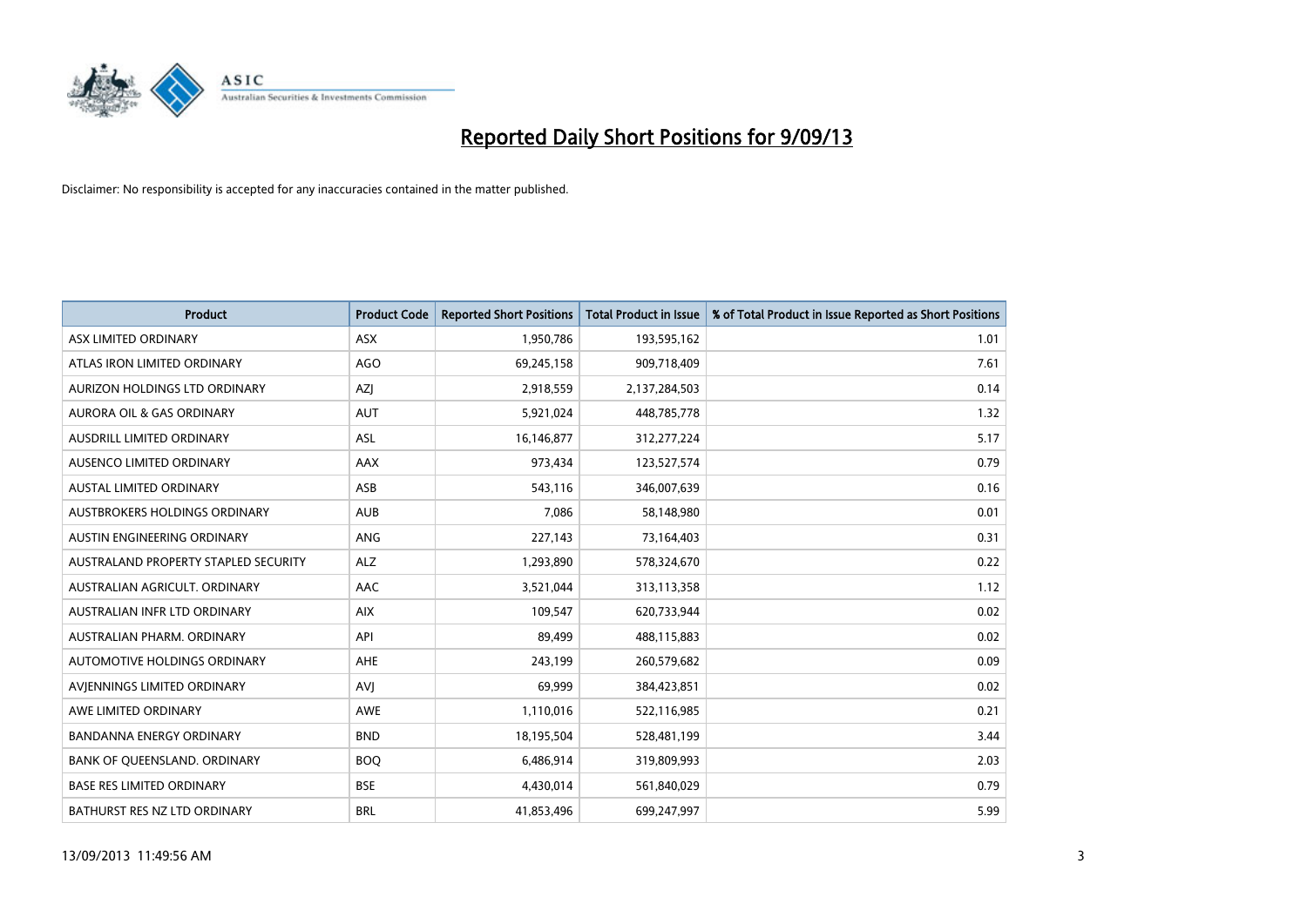

| <b>Product</b>                                | <b>Product Code</b> | <b>Reported Short Positions</b> | <b>Total Product in Issue</b> | % of Total Product in Issue Reported as Short Positions |
|-----------------------------------------------|---------------------|---------------------------------|-------------------------------|---------------------------------------------------------|
| BEACH ENERGY LIMITED ORDINARY                 | <b>BPT</b>          | 22,483,499                      | 1,269,521,118                 | 1.77                                                    |
| BEADELL RESOURCE LTD ORDINARY                 | <b>BDR</b>          | 50,763,900                      | 788,277,280                   | 6.44                                                    |
| BEGA CHEESE LTD ORDINARY                      | <b>BGA</b>          | 401                             | 151,866,050                   | 0.00                                                    |
| BENDIGO AND ADELAIDE ORDINARY                 | <b>BEN</b>          | 13,324,852                      | 407,229,525                   | 3.27                                                    |
| BERKELEY RESOURCES ORDINARY                   | <b>BKY</b>          | 588,170                         | 179,393,323                   | 0.33                                                    |
| <b>BHP BILLITON LIMITED ORDINARY</b>          | <b>BHP</b>          | 4,358,378                       | 3,211,691,105                 | 0.14                                                    |
| <b>BILLABONG ORDINARY</b>                     | <b>BBG</b>          | 23,992,886                      | 478,944,292                   | 5.01                                                    |
| <b>BIONOMICS LIMITED ORDINARY</b>             | <b>BNO</b>          | 80,015                          | 411,476,182                   | 0.02                                                    |
| <b>BLACKMORES LIMITED ORDINARY</b>            | <b>BKL</b>          | 7,738                           | 16,973,764                    | 0.05                                                    |
| <b>BLACKTHORN RESOURCES ORD US PROHIBITED</b> | <b>BTR</b>          | 1,022,229                       | 164,285,950                   | 0.62                                                    |
| BLUESCOPE STEEL LTD ORDINARY                  | <b>BSL</b>          | 5,620,039                       | 558,733,728                   | 1.01                                                    |
| <b>BOART LONGYEAR ORDINARY</b>                | <b>BLY</b>          | 48,424,411                      | 461,163,412                   | 10.50                                                   |
| <b>BOOM LOGISTICS ORDINARY</b>                | <b>BOL</b>          | 99,999                          | 470,598,576                   | 0.02                                                    |
| <b>BORAL LIMITED, ORDINARY</b>                | <b>BLD</b>          | 60,912,225                      | 774,000,641                   | 7.87                                                    |
| <b>BRADKEN LIMITED ORDINARY</b>               | <b>BKN</b>          | 16,289,890                      | 169,240,662                   | 9.63                                                    |
| <b>BRAMBLES LIMITED ORDINARY</b>              | <b>BXB</b>          | 2,455,460                       | 1,557,557,586                 | 0.16                                                    |
| BREVILLE GROUP LTD ORDINARY                   | <b>BRG</b>          | 4,175,984                       | 130,095,322                   | 3.21                                                    |
| <b>BRICKWORKS LIMITED ORDINARY</b>            | <b>BKW</b>          | 64,197                          | 147,818,132                   | 0.04                                                    |
| <b>BROCKMAN MINING LTD ORDINARY</b>           | <b>BCK</b>          | 90,995                          | 7,894,482,131                 | 0.00                                                    |
| BT INVESTMENT MNGMNT ORDINARY                 | <b>BTT</b>          | 112,354                         | 278,100,237                   | 0.04                                                    |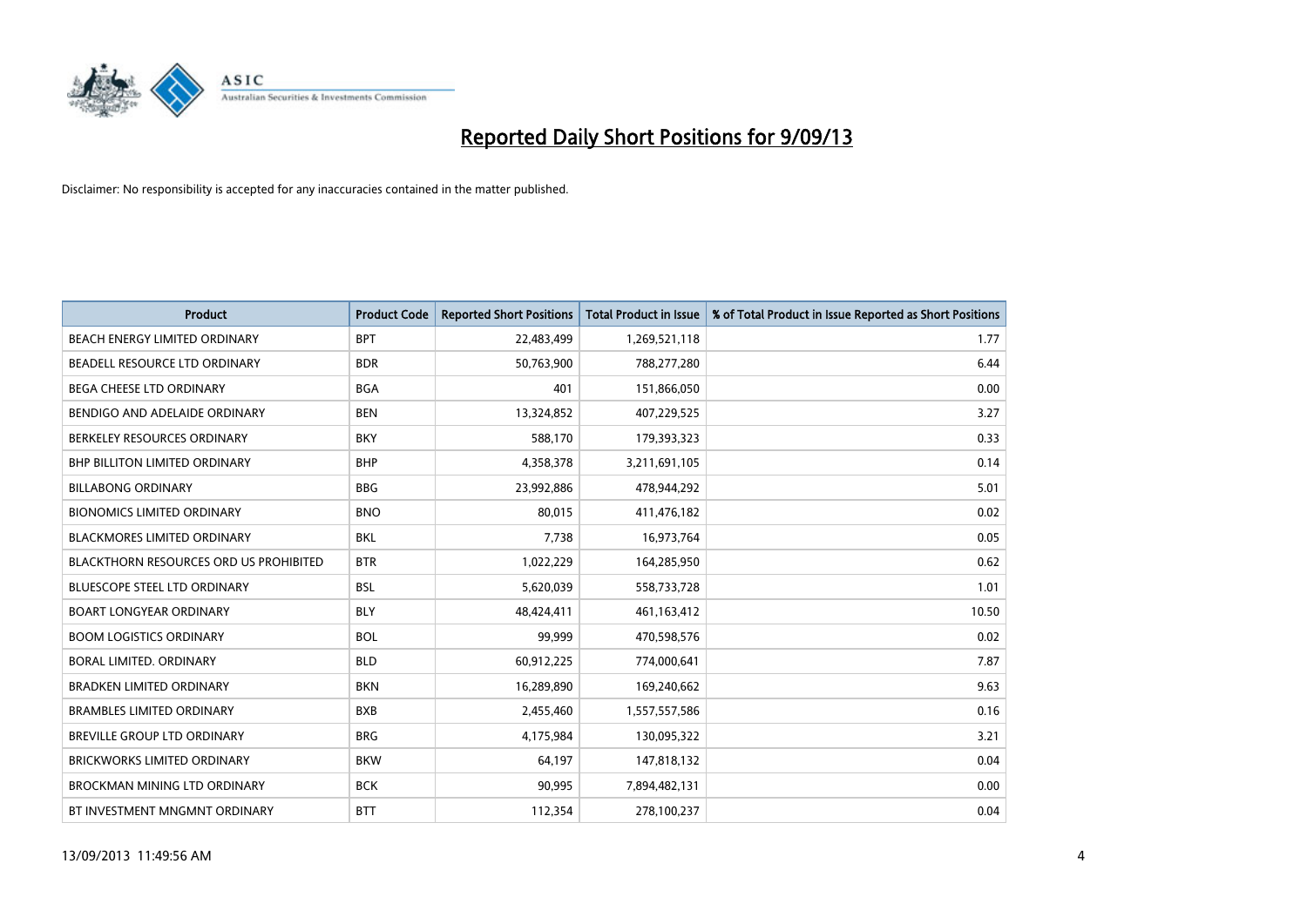

| <b>Product</b>                          | <b>Product Code</b> | <b>Reported Short Positions</b> | <b>Total Product in Issue</b> | % of Total Product in Issue Reported as Short Positions |
|-----------------------------------------|---------------------|---------------------------------|-------------------------------|---------------------------------------------------------|
| <b>BUCCANEER ENERGY LTD ORDINARY</b>    | <b>BCC</b>          | 57,127                          | 2,398,671,956                 | 0.00                                                    |
| <b>BURU ENERGY ORDINARY</b>             | <b>BRU</b>          | 11,585,222                      | 295,336,429                   | 3.92                                                    |
| <b>BWP TRUST ORDINARY UNITS</b>         | <b>BWP</b>          | 7,010,626                       | 590,030,098                   | 1.19                                                    |
| CABCHARGE AUSTRALIA ORDINARY            | CAB                 | 12,555,250                      | 120,430,683                   | 10.43                                                   |
| CALTEX AUSTRALIA ORDINARY               | <b>CTX</b>          | 1,948,217                       | 270,000,000                   | 0.72                                                    |
| CAPE LAMBERT RES LTD ORDINARY           | <b>CFE</b>          | 1,324,817                       | 676,191,942                   | 0.20                                                    |
| <b>CARBON ENERGY ORDINARY</b>           | <b>CNX</b>          | 6,799                           | 975,168,303                   | 0.00                                                    |
| CARDNO LIMITED ORDINARY                 | CDD                 | 9,928,793                       | 143,726,327                   | 6.91                                                    |
| CARNARVON PETROLEUM ORDINARY            | <b>CVN</b>          | 25,193                          | 934,109,501                   | 0.00                                                    |
| CARSALES.COM LTD ORDINARY               | <b>CRZ</b>          | 2,457,917                       | 237,095,082                   | 1.04                                                    |
| CASH CONVERTERS ORDINARY                | CCV                 | 3,434,548                       | 423,861,025                   | 0.81                                                    |
| CEDAR WOODS PROP. ORDINARY              | <b>CWP</b>          | 24,616                          | 73,359,551                    | 0.03                                                    |
| CENTRAL PETROLEUM ORDINARY              | <b>CTP</b>          | 1,118,754                       | 1,546,078,845                 | 0.07                                                    |
| <b>CERAMIC FUEL CELLS ORDINARY</b>      | <b>CFU</b>          | 390                             | 1,591,941,620                 | 0.00                                                    |
| CFS RETAIL TRUST GRP STAPLED SECURITIES | <b>CFX</b>          | 60,464,928                      | 2,828,495,659                 | 2.14                                                    |
| CHALLENGER DIV.PRO. STAPLED UNITS       | <b>CDI</b>          | 7,271                           | 214,101,013                   | 0.00                                                    |
| CHALLENGER LIMITED ORDINARY             | <b>CGF</b>          | 2,998,061                       | 530,862,585                   | 0.56                                                    |
| CHANDLER MACLEOD LTD ORDINARY           | <b>CMG</b>          | 67,518                          | 469,679,390                   | 0.01                                                    |
| CHARTER HALL GROUP STAPLED US PROHIBIT. | <b>CHC</b>          | 299,423                         | 309,018,843                   | 0.10                                                    |
| <b>CHARTER HALL RETAIL UNITS</b>        | <b>CQR</b>          | 6,662,440                       | 341,843,880                   | 1.95                                                    |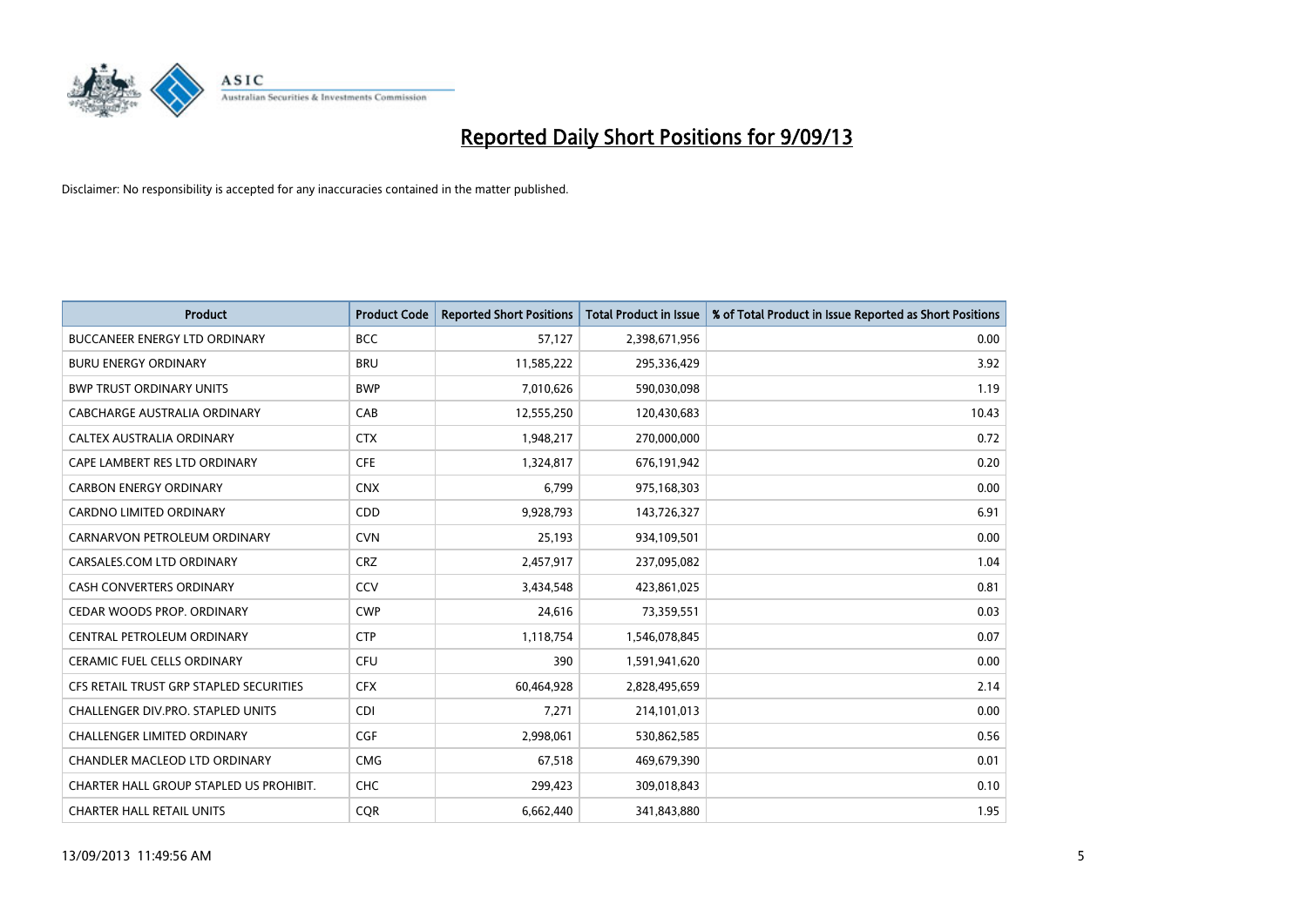

| <b>Product</b>                          | <b>Product Code</b> | <b>Reported Short Positions</b> | <b>Total Product in Issue</b> | % of Total Product in Issue Reported as Short Positions |
|-----------------------------------------|---------------------|---------------------------------|-------------------------------|---------------------------------------------------------|
| <b>CHORUS LIMITED ORDINARY</b>          | <b>CNU</b>          | 128,836                         | 389,299,049                   | 0.03                                                    |
| CITIGOLD CORP LTD ORDINARY              | <b>CTO</b>          | 153,427                         | 1,352,907,765                 | 0.01                                                    |
| <b>CLOUGH LIMITED ORDINARY</b>          | <b>CLO</b>          | 409,658                         | 777,090,670                   | 0.05                                                    |
| COAL OF AFRICA LTD ORDINARY             | <b>CZA</b>          | 426                             | 1,048,368,613                 | 0.00                                                    |
| <b>COALSPUR MINES LTD ORDINARY</b>      | <b>CPL</b>          | 8,931,510                       | 641,394,435                   | 1.39                                                    |
| COCA-COLA AMATIL ORDINARY               | <b>CCL</b>          | 17,263,694                      | 763,590,249                   | 2.26                                                    |
| <b>COCHLEAR LIMITED ORDINARY</b>        | <b>COH</b>          | 6,513,401                       | 57,040,932                    | 11.42                                                   |
| <b>COCKATOO COAL ORDINARY</b>           | <b>COK</b>          | 13,732,604                      | 1,021,101,465                 | 1.34                                                    |
| <b>CODAN LIMITED ORDINARY</b>           | <b>CDA</b>          | 1,034,820                       | 176,926,104                   | 0.58                                                    |
| <b>COFFEY INTERNATIONAL ORDINARY</b>    | <b>COF</b>          | 1,917                           | 255,833,165                   | 0.00                                                    |
| <b>COLLECTION HOUSE ORDINARY</b>        | <b>CLH</b>          | 1,000,537                       | 123,907,720                   | 0.81                                                    |
| COLLINS FOODS LTD ORDINARY              | <b>CKF</b>          | 528,002                         | 93,000,003                    | 0.57                                                    |
| COMMONWEALTH BANK, ORDINARY             | <b>CBA</b>          | 9,351,623                       | 1,611,928,836                 | 0.58                                                    |
| <b>COMMONWEALTH PROP ORDINARY UNITS</b> | <b>CPA</b>          | 33,410,289                      | 2,347,003,413                 | 1.42                                                    |
| <b>COMPASS RESOURCES ORDINARY</b>       | <b>CMR</b>          | 7,472                           | 1,403,744,100                 | 0.00                                                    |
| <b>COMPUTERSHARE LTD ORDINARY</b>       | <b>CPU</b>          | 11,182,540                      | 556,203,079                   | 2.01                                                    |
| COOPER ENERGY LTD ORDINARY              | <b>COE</b>          | 10,809                          | 329,099,922                   | 0.00                                                    |
| <b>CORP TRAVEL LIMITED ORDINARY</b>     | <b>CTD</b>          | 151,662                         | 78,221,245                    | 0.19                                                    |
| <b>CREDIT CORP GROUP ORDINARY</b>       | <b>CCP</b>          | 15,580                          | 45,932,899                    | 0.03                                                    |
| <b>CROMWELL PROP STAPLED SECURITIES</b> | <b>CMW</b>          | 1,158,814                       | 1,717,823,929                 | 0.07                                                    |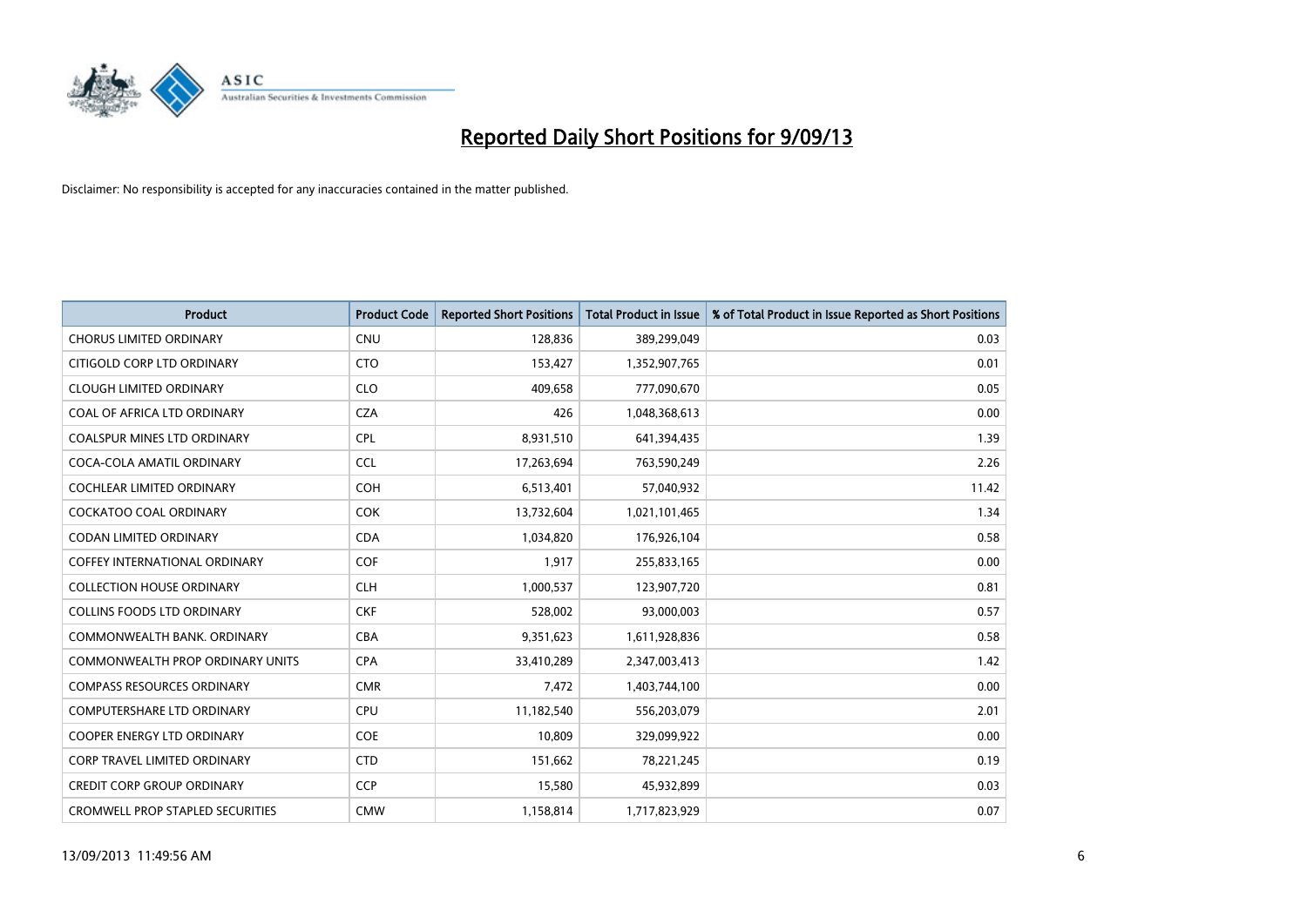

| <b>Product</b>                     | <b>Product Code</b> | <b>Reported Short Positions</b> | <b>Total Product in Issue</b> | % of Total Product in Issue Reported as Short Positions |
|------------------------------------|---------------------|---------------------------------|-------------------------------|---------------------------------------------------------|
| <b>CROWE HORWATH AUS ORDINARY</b>  | <b>CRH</b>          | 477,737                         | 269,665,096                   | 0.18                                                    |
| CROWN LIMITED ORDINARY             | <b>CWN</b>          | 3,942,462                       | 728,394,185                   | 0.54                                                    |
| <b>CSG LIMITED ORDINARY</b>        | CSV                 | 44.686                          | 278,355,477                   | 0.02                                                    |
| <b>CSL LIMITED ORDINARY</b>        | <b>CSL</b>          | 465,207                         | 487,307,013                   | 0.10                                                    |
| <b>CSR LIMITED ORDINARY</b>        | <b>CSR</b>          | 36,662,419                      | 506,000,315                   | 7.25                                                    |
| <b>CUDECO LIMITED ORDINARY</b>     | CDU                 | 6,131,478                       | 205,017,174                   | 2.99                                                    |
| DART ENERGY LTD ORDINARY           | <b>DTE</b>          | 20,828,017                      | 878,789,752                   | 2.37                                                    |
| DATA#3 LIMITED ORDINARY            | DTL                 | 69,478                          | 153,974,950                   | 0.05                                                    |
| DAVID JONES LIMITED ORDINARY       | <b>DJS</b>          | 58,142,035                      | 535,002,401                   | 10.87                                                   |
| DECMIL GROUP LIMITED ORDINARY      | <b>DCG</b>          | 3,383,488                       | 168,657,794                   | 2.01                                                    |
| DEEP YELLOW LIMITED ORDINARY       | DYL                 | 840                             | 1,562,794,247                 | 0.00                                                    |
| DEXUS PROPERTY GROUP STAPLED UNITS | <b>DXS</b>          | 14,473,270                      | 4,673,157,562                 | 0.31                                                    |
| DISCOVERY METALS LTD ORDINARY      | <b>DML</b>          | 8,981,778                       | 486,986,451                   | 1.84                                                    |
| DOMINO PIZZA ENTERPR ORDINARY      | <b>DMP</b>          | 404,001                         | 83,990,955                    | 0.48                                                    |
| DONACO INTERNATIONAL ORDINARY      | <b>DNA</b>          | 58,442                          | 371,719,896                   | 0.02                                                    |
| DOWNER EDI LIMITED ORDINARY        | <b>DOW</b>          | 11,233,640                      | 433,409,429                   | 2.59                                                    |
| DRILLSEARCH ENERGY ORDINARY        | <b>DLS</b>          | 14,642,730                      | 428,465,895                   | 3.42                                                    |
| DUET GROUP STAPLED US PROHIBIT.    | <b>DUE</b>          | 1,265,290                       | 1,237,195,531                 | 0.10                                                    |
| DULUXGROUP LIMITED ORDINARY        | <b>DLX</b>          | 2,967,984                       | 377,019,430                   | 0.79                                                    |
| DWS LTD ORDINARY                   | <b>DWS</b>          | 412,597                         | 132,362,763                   | 0.31                                                    |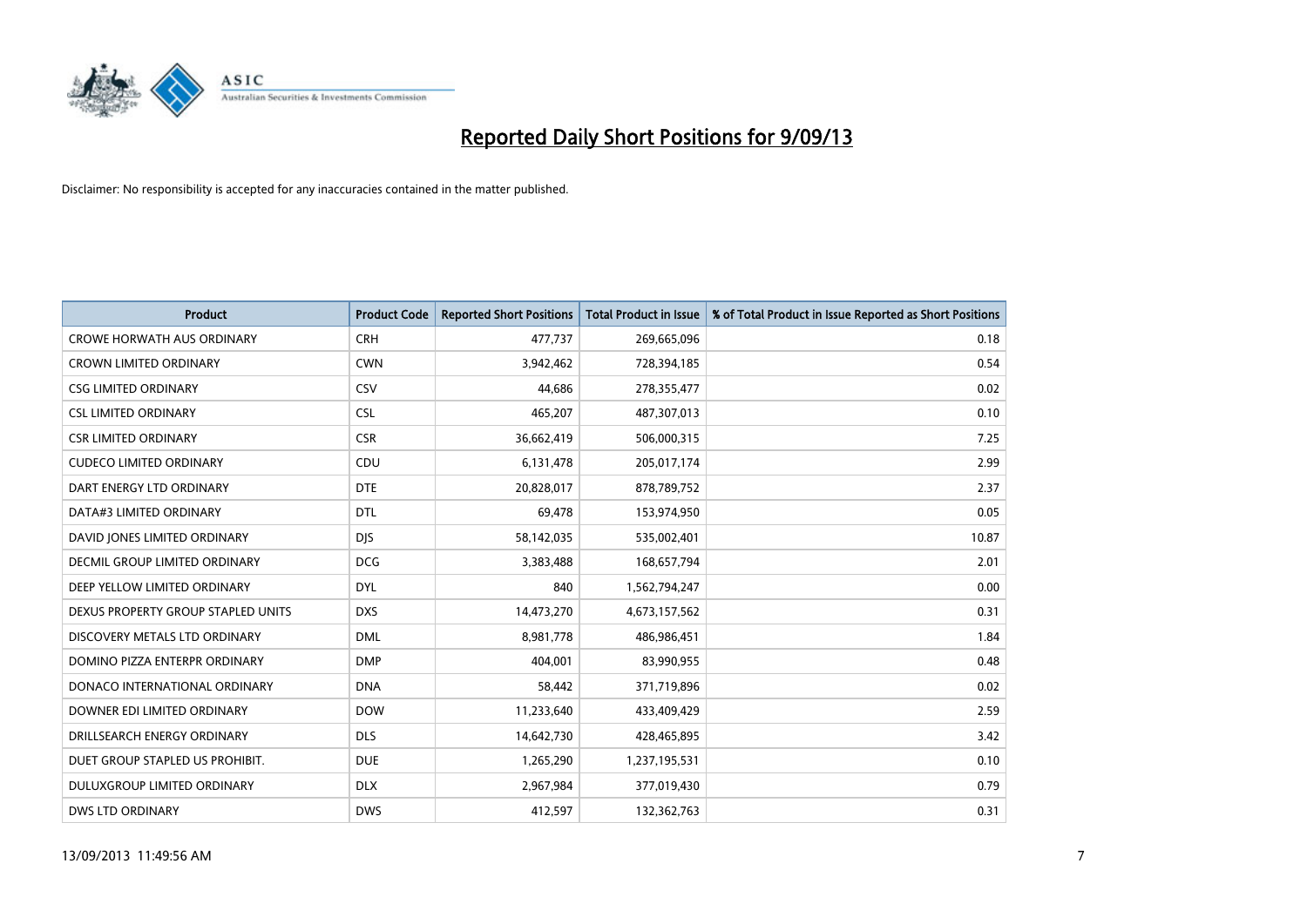

| <b>Product</b>                         | <b>Product Code</b> | <b>Reported Short Positions</b> | <b>Total Product in Issue</b> | % of Total Product in Issue Reported as Short Positions |
|----------------------------------------|---------------------|---------------------------------|-------------------------------|---------------------------------------------------------|
| ECHO ENTERTAINMENT ORDINARY            | <b>EGP</b>          | 6,716,338                       | 825,672,730                   | 0.81                                                    |
| ELDERS LIMITED ORDINARY                | ELD                 | 17,649,401                      | 455,013,329                   | 3.88                                                    |
| ELEMENTAL MINERALS ORDINARY            | <b>ELM</b>          | 4,986                           | 303,263,391                   | 0.00                                                    |
| ELEMENTOS LIMITED ORDINARY             | <b>ELT</b>          | 16                              | 188,638,746                   | 0.00                                                    |
| <b>EMECO HOLDINGS ORDINARY</b>         | EHL                 | 24,874,418                      | 599,675,707                   | 4.15                                                    |
| <b>ENDEAVOUR MIN CORP CDI 1:1</b>      | <b>EVR</b>          | 371,015                         | 94,057,031                    | 0.39                                                    |
| <b>ENERGY RESOURCES ORDINARY 'A'</b>   | <b>ERA</b>          | 7,976,428                       | 517,725,062                   | 1.54                                                    |
| <b>ENERGY WORLD CORPOR, ORDINARY</b>   | <b>EWC</b>          | 26,646,468                      | 1,734,166,672                 | 1.54                                                    |
| <b>ENVESTRA LIMITED ORDINARY</b>       | <b>ENV</b>          | 6,610,646                       | 1,796,808,474                 | 0.37                                                    |
| EQUATORIAL RES LTD ORDINARY            | EQX                 | 8                               | 121,885,353                   | 0.00                                                    |
| ERM POWER LIMITED ORDINARY             | EPW                 | 35,324                          | 207,499,601                   | 0.02                                                    |
| ESERVGLOBAL LIMITED ORDINARY           | ESV                 | 7,244,497                       | 249,045,997                   | 2.91                                                    |
| EVOLUTION MINING LTD ORDINARY          | <b>EVN</b>          | 20,972,244                      | 708,652,367                   | 2.96                                                    |
| FAIRFAX MEDIA LTD ORDINARY             | <b>FXI</b>          | 338,859,816                     | 2,351,955,725                 | 14.41                                                   |
| <b>FANTASTIC HOLDINGS ORDINARY</b>     | <b>FAN</b>          | 19,422                          | 103,068,398                   | 0.02                                                    |
| <b>FAR LTD ORDINARY</b>                | <b>FAR</b>          | 23,289,538                      | 2,499,846,742                 | 0.93                                                    |
| FEDERATION CNTRES ORD/UNIT STAPLED SEC | <b>FDC</b>          | 4,434,889                       | 1,427,641,565                 | 0.31                                                    |
| FINBAR GROUP LIMITED ORDINARY          | <b>FRI</b>          | 13,168                          | 218,006,169                   | 0.01                                                    |
| FISHER & PAYKEL H. ORDINARY            | <b>FPH</b>          | 220,001                         | 546,640,692                   | 0.04                                                    |
| FKP PROPERTY GROUP STAPLED SECURITIES  | <b>FKP</b>          | 10,403,304                      | 321,578,705                   | 3.24                                                    |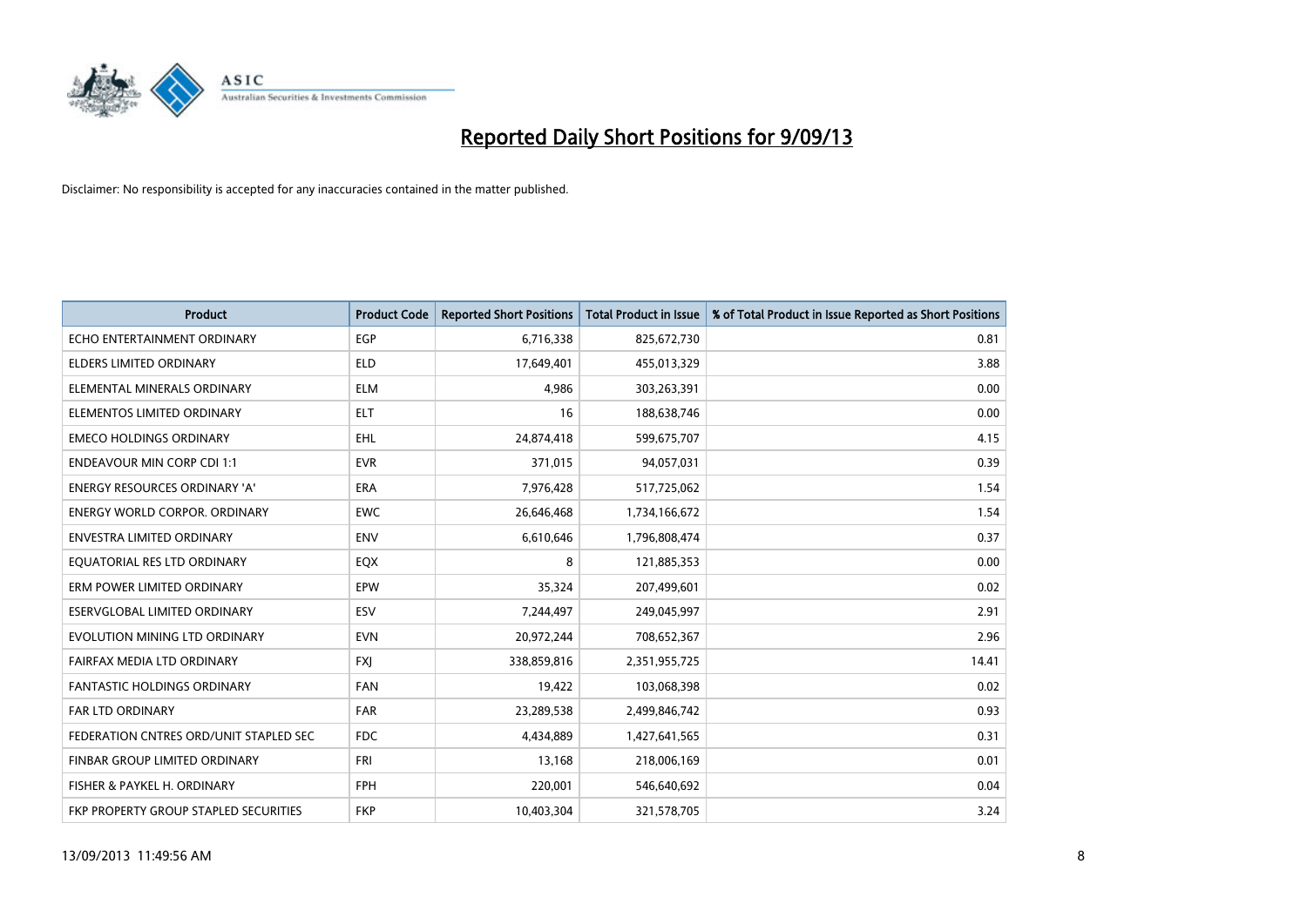

| <b>Product</b>                            | <b>Product Code</b> | <b>Reported Short Positions</b> | <b>Total Product in Issue</b> | % of Total Product in Issue Reported as Short Positions |
|-------------------------------------------|---------------------|---------------------------------|-------------------------------|---------------------------------------------------------|
| FLEETWOOD CORP ORDINARY                   | <b>FWD</b>          | 1,705,981                       | 60,522,619                    | 2.82                                                    |
| FLETCHER BUILDING ORDINARY                | <b>FBU</b>          | 5,001,393                       | 686,096,427                   | 0.73                                                    |
| FLEXIGROUP LIMITED ORDINARY               | <b>FXL</b>          | 9,604                           | 303,385,394                   | 0.00                                                    |
| <b>FLIGHT CENTRE ORDINARY</b>             | <b>FLT</b>          | 4,843,801                       | 100,483,468                   | 4.82                                                    |
| FLINDERS MINES LTD ORDINARY               | <b>FMS</b>          | 7,095,487                       | 1,824,843,676                 | 0.39                                                    |
| <b>FOCUS MINERALS LTD ORDINARY</b>        | <b>FML</b>          | 8,518,303                       | 9,137,375,877                 | 0.09                                                    |
| <b>FORGE GROUP LIMITED ORDINARY</b>       | <b>FGE</b>          | 1,229,083                       | 86,169,014                    | 1.43                                                    |
| FORTESCUE METALS GRP ORDINARY             | <b>FMG</b>          | 159,622,099                     | 3,113,798,659                 | 5.13                                                    |
| <b>G.U.D. HOLDINGS ORDINARY</b>           | GUD                 | 5,922,035                       | 71,341,319                    | 8.30                                                    |
| <b>G8 EDUCATION LIMITED ORDINARY</b>      | <b>GEM</b>          | 2,007,294                       | 273,190,260                   | 0.73                                                    |
| <b>GALAXY RESOURCES ORDINARY</b>          | GXY                 | 5,830,007                       | 800,152,412                   | 0.73                                                    |
| <b>GEODYNAMICS LIMITED ORDINARY</b>       | GDY                 | 850                             | 406,452,608                   | 0.00                                                    |
| <b>GINDALBIE METALS LTD ORDINARY</b>      | GBG                 | 50,617,003                      | 1,492,982,791                 | 3.39                                                    |
| <b>GOODMAN FIELDER, ORDINARY</b>          | GFF                 | 34,248,001                      | 1,955,559,207                 | 1.75                                                    |
| <b>GOODMAN GROUP STAPLED</b>              | <b>GMG</b>          | 4,943,808                       | 1,718,698,949                 | 0.29                                                    |
| <b>GPT GROUP STAPLED SEC.</b>             | GPT                 | 5,697,671                       | 1,728,458,473                 | 0.33                                                    |
| <b>GRAINCORP LIMITED A CLASS ORDINARY</b> | <b>GNC</b>          | 153,561                         | 228,855,628                   | 0.07                                                    |
| <b>GRANGE RESOURCES. ORDINARY</b>         | GRR                 | 5,552,970                       | 1,156,492,195                 | 0.48                                                    |
| <b>GREENCROSS LIMITED ORDINARY</b>        | <b>GXL</b>          | 663                             | 37,329,599                    | 0.00                                                    |
| <b>GREENLAND MIN EN LTD ORDINARY</b>      | GGG                 | 3,949,236                       | 572,720,096                   | 0.69                                                    |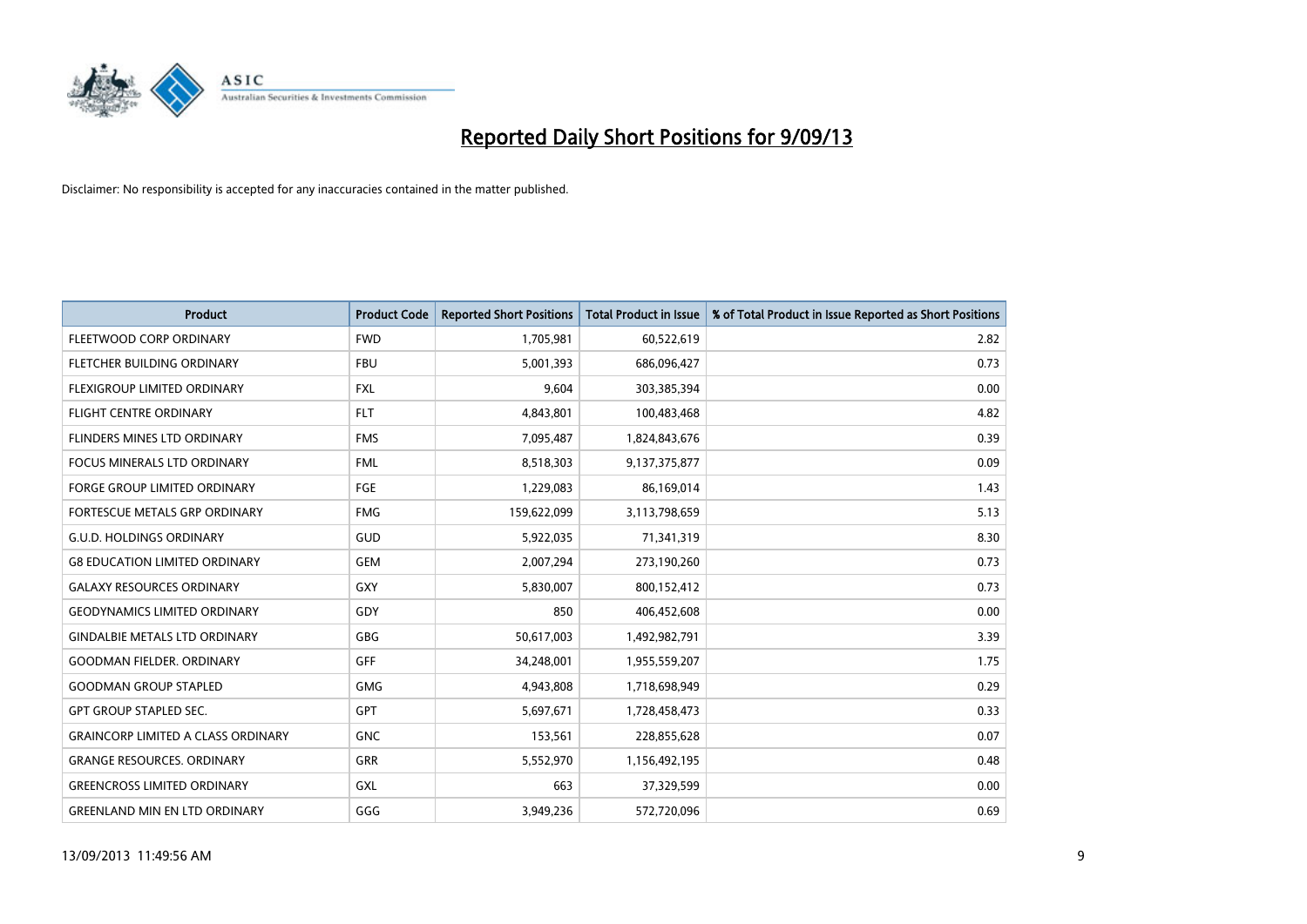

| <b>Product</b>                                   | <b>Product Code</b> | <b>Reported Short Positions</b> | <b>Total Product in Issue</b> | % of Total Product in Issue Reported as Short Positions |
|--------------------------------------------------|---------------------|---------------------------------|-------------------------------|---------------------------------------------------------|
| <b>GROWTHPOINT PROPERTY ORD/UNIT STAPLED SEC</b> | GOZ                 | 49,999                          | 414,229,412                   | 0.01                                                    |
| <b>GRYPHON MINERALS LTD ORDINARY</b>             | <b>GRY</b>          | 11,003,288                      | 400,691,164                   | 2.75                                                    |
| <b>GUILDFORD COAL LTD ORDINARY</b>               | <b>GUF</b>          | 458,540                         | 635,046,899                   | 0.07                                                    |
| <b>GWA GROUP LTD ORDINARY</b>                    | <b>GWA</b>          | 14,538,141                      | 306,533,770                   | 4.74                                                    |
| HARVEY NORMAN ORDINARY                           | <b>HVN</b>          | 72,317,785                      | 1,062,316,784                 | 6.81                                                    |
| <b>HENDERSON GROUP CDI 1:1</b>                   | <b>HGG</b>          | 2,114,637                       | 733,252,837                   | 0.29                                                    |
| HFA HOLDINGS LIMITED ORDINARY                    | <b>HFA</b>          | 3,863                           | 118,738,157                   | 0.00                                                    |
| HIGHLANDS PACIFIC ORDINARY                       | <b>HIG</b>          | 3,153                           | 789,344,774                   | 0.00                                                    |
| HILLGROVE RES LTD ORDINARY                       | <b>HGO</b>          | 2,786,163                       | 1,023,760,221                 | 0.27                                                    |
| <b>HILLS HOLDINGS LTD ORDINARY</b>               | <b>HIL</b>          | 35,978                          | 246,500,444                   | 0.01                                                    |
| HORIZON OIL LIMITED ORDINARY                     | <b>HZN</b>          | 71,852,607                      | 1,297,449,932                 | 5.54                                                    |
| HOT CHILI LTD ORDINARY                           | <b>HCH</b>          | 533                             | 310,628,886                   | 0.00                                                    |
| <b>IINET LIMITED ORDINARY</b>                    | <b>IIN</b>          | 1,799,137                       | 161,238,847                   | 1.12                                                    |
| <b>ILUKA RESOURCES ORDINARY</b>                  | ILU                 | 38,568,325                      | 418,700,517                   | 9.21                                                    |
| <b>IMDEX LIMITED ORDINARY</b>                    | <b>IMD</b>          | 3,389,783                       | 210,473,188                   | 1.61                                                    |
| IMF (AUSTRALIA) LTD ORDINARY                     | IMF                 | 2,584,983                       | 123,203,426                   | 2.10                                                    |
| <b>INCITEC PIVOT ORDINARY</b>                    | IPL                 | 17,258,909                      | 1,628,730,107                 | 1.06                                                    |
| <b>INDEPENDENCE GROUP ORDINARY</b>               | <b>IGO</b>          | 4,387,156                       | 233,321,861                   | 1.88                                                    |
| <b>INDOPHIL RESOURCES ORDINARY</b>               | <b>IRN</b>          | 1,574,001                       | 1,203,146,194                 | 0.13                                                    |
| INFIGEN ENERGY STAPLED SECURITIES                | IFN                 | 3,373,752                       | 764,993,434                   | 0.44                                                    |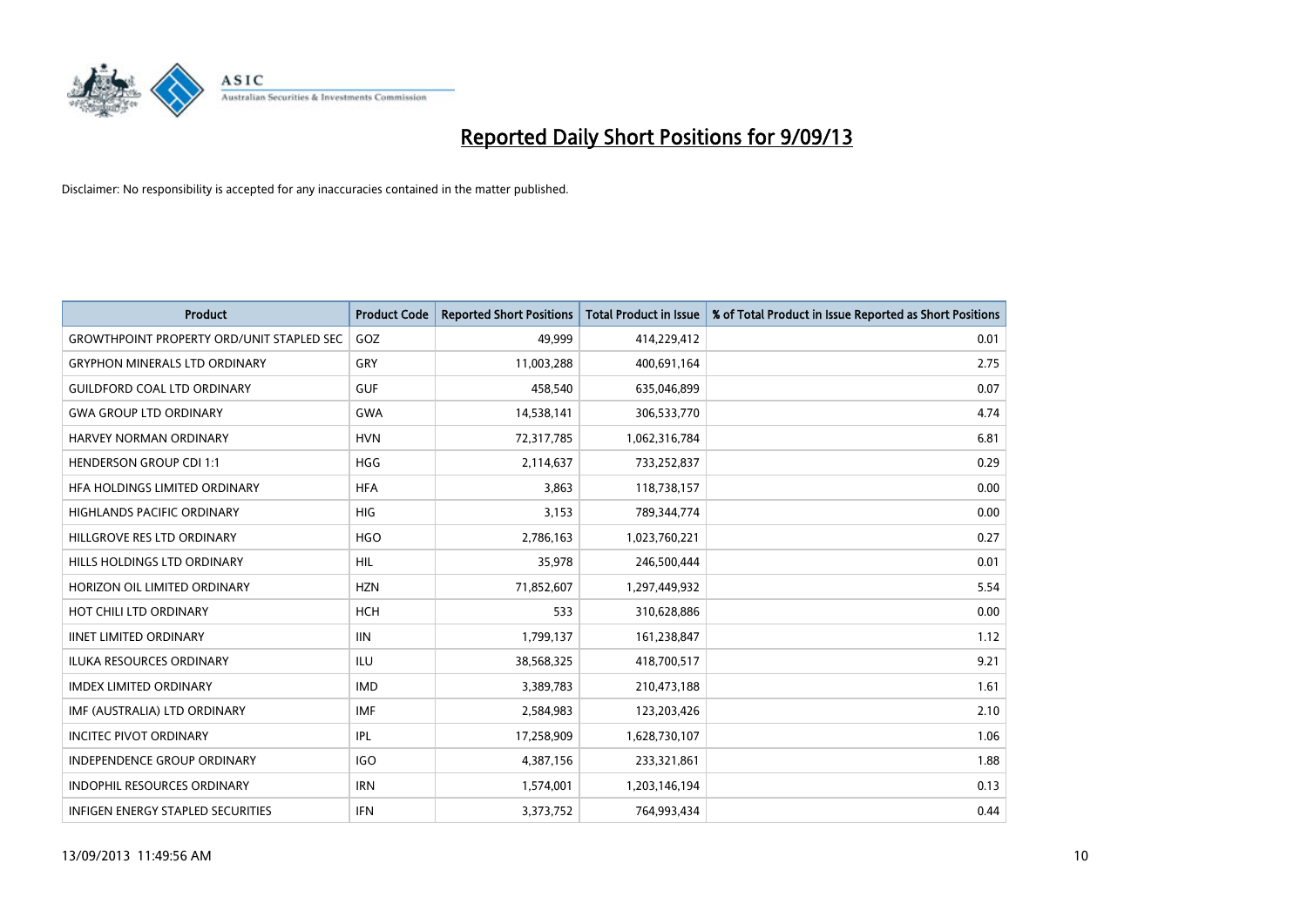

| <b>Product</b>                                | <b>Product Code</b> | <b>Reported Short Positions</b> | <b>Total Product in Issue</b> | % of Total Product in Issue Reported as Short Positions |
|-----------------------------------------------|---------------------|---------------------------------|-------------------------------|---------------------------------------------------------|
| <b>INGENIA GROUP STAPLED SECURITIES</b>       | <b>INA</b>          | 5,000                           | 507,179,194                   | 0.00                                                    |
| INOVA RESOURCES LTD ORDINARY                  | <b>IVA</b>          | 1,524,278                       | 728,618,577                   | 0.21                                                    |
| <b>INSURANCE AUSTRALIA ORDINARY</b>           | IAG                 | 2,858,780                       | 2,079,034,021                 | 0.14                                                    |
| <b>INTREPID MINES ORDINARY</b>                | <b>IAU</b>          | 18,726,921                      | 556,118,015                   | 3.37                                                    |
| <b>INVESTA OFFICE FUND STAPLED SECURITIES</b> | <b>IOF</b>          | 1,083,867                       | 614,047,458                   | 0.18                                                    |
| <b>INVOCARE LIMITED ORDINARY</b>              | <b>IVC</b>          | 4,725,923                       | 110,030,298                   | 4.30                                                    |
| <b>IOOF HOLDINGS LTD ORDINARY</b>             | IFL                 | 2,445,983                       | 232,118,034                   | 1.05                                                    |
| <b>IPROPERTY GROUP LTD ORDINARY</b>           | <b>IPP</b>          | 150                             | 181,398,426                   | 0.00                                                    |
| <b>IRESS LIMITED ORDINARY</b>                 | <b>IRE</b>          | 1,263,228                       | 151,100,570                   | 0.84                                                    |
| <b>IRON ORE HOLDINGS ORDINARY</b>             | <b>IOH</b>          | 26,197                          | 161,174,005                   | 0.02                                                    |
| <b>ISELECT LTD ORDINARY</b>                   | <b>ISU</b>          | 1,319,064                       | 259,964,894                   | 0.51                                                    |
| ISHS GLOBAL CONS ETF CDI 1:1                  | X                   | 1,044                           | 4,750,000                     | 0.02                                                    |
| JAMES HARDIE INDUST CHESS DEPOSITARY INT      | <b>IHX</b>          | 6,275,104                       | 442,455,796                   | 1.42                                                    |
| <b>JB HI-FI LIMITED ORDINARY</b>              | <b>IBH</b>          | 8,962,484                       | 99,892,963                    | 8.97                                                    |
| <b>JUPITER MINES ORDINARY</b>                 | <b>IMS</b>          | 5,220                           | 2,281,835,383                 | 0.00                                                    |
| KAGARA LTD ORDINARY                           | KZL                 | 3,361,797                       | 798,953,117                   | 0.42                                                    |
| KAROON GAS AUSTRALIA ORDINARY                 | <b>KAR</b>          | 857,386                         | 251,120,769                   | 0.34                                                    |
| KATHMANDU HOLD LTD ORDINARY                   | <b>KMD</b>          | 23,308                          | 200,215,894                   | 0.01                                                    |
| <b>KBL MINING LIMITED ORDINARY</b>            | <b>KBL</b>          | 1,820                           | 393,535,629                   | 0.00                                                    |
| KINGSGATE CONSOLID. ORDINARY                  | <b>KCN</b>          | 14,498,018                      | 152,284,777                   | 9.52                                                    |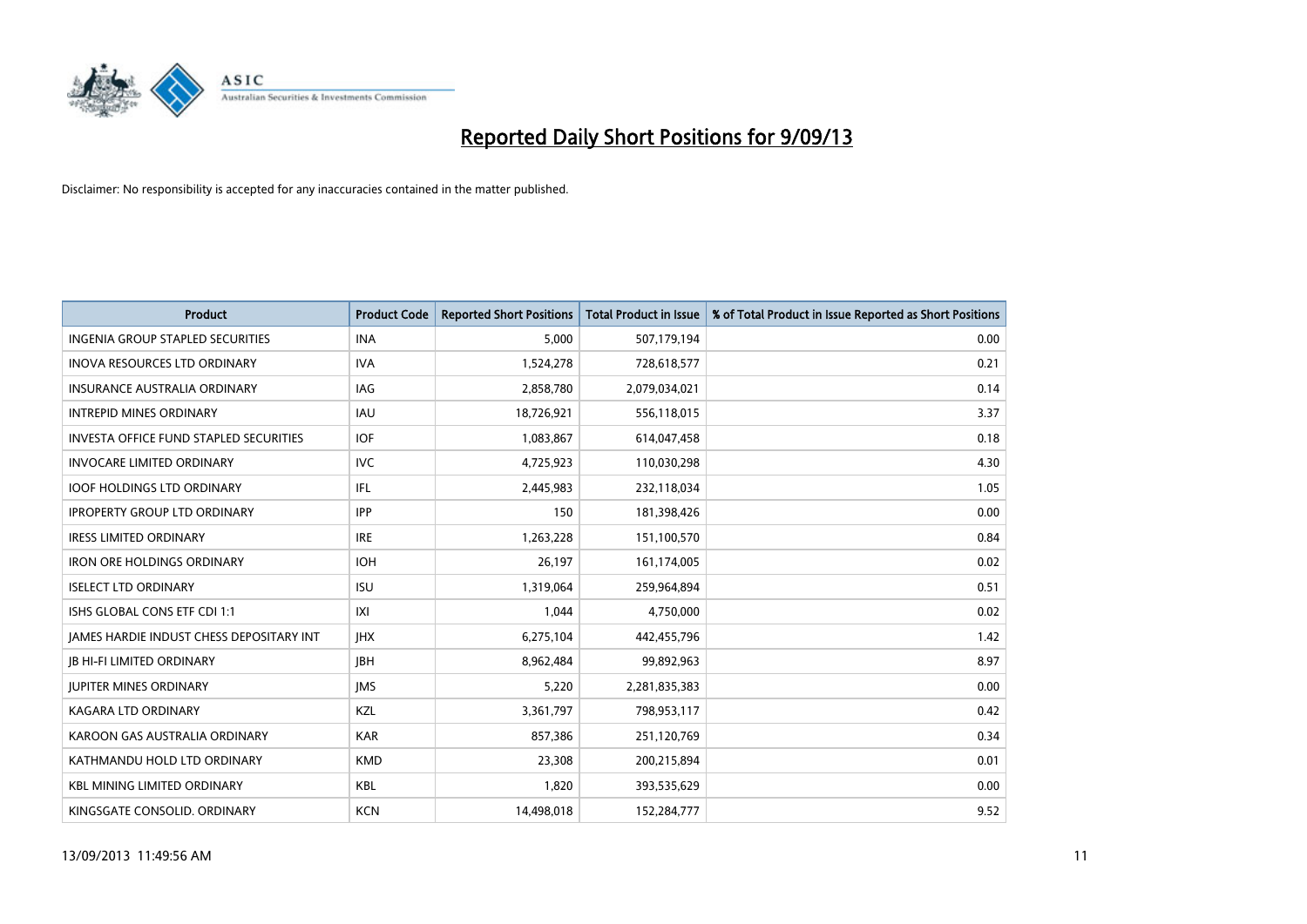

| Product                               | <b>Product Code</b> | <b>Reported Short Positions</b> | <b>Total Product in Issue</b> | % of Total Product in Issue Reported as Short Positions |
|---------------------------------------|---------------------|---------------------------------|-------------------------------|---------------------------------------------------------|
|                                       |                     |                                 |                               |                                                         |
| KINGSROSE MINING LTD ORDINARY         | <b>KRM</b>          | 437,474                         | 335,753,851                   | 0.13                                                    |
| LEIGHTON HOLDINGS ORDINARY            | LEI                 | 19,743,453                      | 337,235,188                   | 5.85                                                    |
| LEND LEASE GROUP UNIT/ORD STAPLED     | LLC                 | 2,492,532                       | 575,508,314                   | 0.43                                                    |
| LINC ENERGY LTD ORDINARY              | <b>LNC</b>          | 17,895,177                      | 518,687,562                   | 3.45                                                    |
| LION SELECTION GRP ORDINARY           | <b>LSX</b>          | 36                              | 106,911,413                   | 0.00                                                    |
| LYCOPODIUM LIMITED ORDINARY           | LYL                 | 90                              | 38,955,103                    | 0.00                                                    |
| LYNAS CORPORATION ORDINARY            | <b>LYC</b>          | 196,068,113                     | 1,960,801,292                 | 10.00                                                   |
| M2 TELECOMMUNICATION ORDINARY         | <b>MTU</b>          | 7,295,548                       | 178,498,822                   | 4.09                                                    |
| <b>MACA LIMITED ORDINARY</b>          | <b>MLD</b>          | 3,089                           | 172,500,000                   | 0.00                                                    |
| <b>MACMAHON HOLDINGS ORDINARY</b>     | <b>MAH</b>          | 1,633,688                       | 1,261,699,966                 | 0.13                                                    |
| MACO ATLAS ROADS GRP ORDINARY STAPLED | <b>MQA</b>          | 17,749,114                      | 478,531,436                   | 3.71                                                    |
| MACQUARIE GROUP LTD ORDINARY          | MQG                 | 1,250,073                       | 339,888,036                   | 0.37                                                    |
| MACQUARIE TELECOM GP ORDINARY         | MAQ                 | 2,440                           | 20,967,121                    | 0.01                                                    |
| MAGELLAN FIN GRP LTD ORDINARY         | <b>MFG</b>          | 496,339                         | 152,782,876                   | 0.32                                                    |
| <b>MATRIX C &amp; E LTD ORDINARY</b>  | <b>MCE</b>          | 3,238,409                       | 94,555,428                    | 3.42                                                    |
| <b>MAVERICK DRILLING ORDINARY</b>     | <b>MAD</b>          | 9,282,240                       | 452,726,751                   | 2.05                                                    |
| <b>MAXITRANS INDUSTRIES ORDINARY</b>  | MXI                 | 15,753                          | 183,993,392                   | 0.01                                                    |
| MAYNE PHARMA LTD ORDINARY             | <b>MYX</b>          | 1,902                           | 563,459,968                   | 0.00                                                    |
| MCMILLAN SHAKESPEARE ORDINARY         | <b>MMS</b>          | 2,214,547                       | 74,523,965                    | 2.97                                                    |
| MCPHERSON'S LTD ORDINARY              | <b>MCP</b>          | 10                              | 89,294,198                    | 0.00                                                    |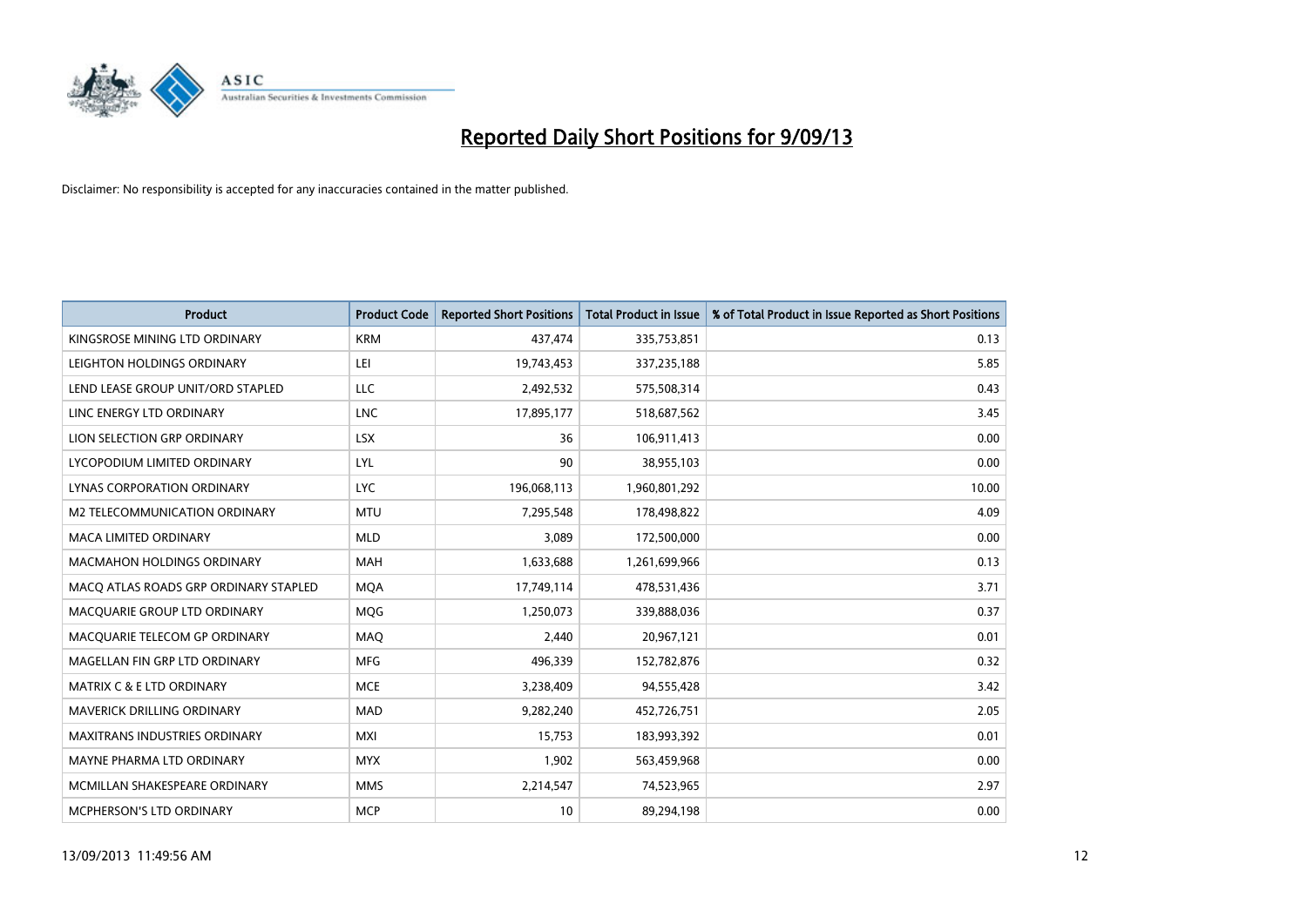

| <b>Product</b>                    | <b>Product Code</b> | <b>Reported Short Positions</b> | <b>Total Product in Issue</b> | % of Total Product in Issue Reported as Short Positions |
|-----------------------------------|---------------------|---------------------------------|-------------------------------|---------------------------------------------------------|
| MEDUSA MINING LTD ORDINARY        | <b>MML</b>          | 2,069,822                       | 188,903,911                   | 1.10                                                    |
| MEO AUSTRALIA LTD ORDINARY        | <b>MEO</b>          | 10,845                          | 627,264,587                   | 0.00                                                    |
| <b>MERMAID MARINE ORDINARY</b>    | <b>MRM</b>          | 673,564                         | 230,916,498                   | 0.29                                                    |
| MESOBLAST LIMITED ORDINARY        | <b>MSB</b>          | 18,744,418                      | 315,423,901                   | 5.94                                                    |
| METALS X LIMITED ORDINARY         | <b>MLX</b>          | 77,960                          | 1,652,636,110                 | 0.00                                                    |
| METCASH LIMITED ORDINARY          | <b>MTS</b>          | 80,819,260                      | 880,704,786                   | 9.18                                                    |
| METMINCO LIMITED ORDINARY         | <b>MNC</b>          | 1,742,909                       | 1,749,543,023                 | 0.10                                                    |
| MICLYN EXP OFFSHR ORDINARY        | <b>MIO</b>          | 218,554                         | 281,538,972                   | 0.08                                                    |
| MIGHTY RIVER POWER ORDINARY       | <b>MYT</b>          | 2,774                           | 1,400,000,094                 | 0.00                                                    |
| MINCOR RESOURCES NL ORDINARY      | <b>MCR</b>          | 2,415,100                       | 188,208,274                   | 1.28                                                    |
| MINERAL DEPOSITS ORDINARY         | <b>MDL</b>          | 3,920,247                       | 83,538,786                    | 4.69                                                    |
| MINERAL RESOURCES, ORDINARY       | <b>MIN</b>          | 4,980,481                       | 185,987,992                   | 2.68                                                    |
| MIRABELA NICKEL LTD ORDINARY      | <b>MBN</b>          | 30,791,951                      | 876,801,147                   | 3.51                                                    |
| MIRVAC GROUP STAPLED SECURITIES   | <b>MGR</b>          | 4,169,267                       | 3,664,938,678                 | 0.11                                                    |
| MOLOPO ENERGY LTD ORDINARY        | <b>MPO</b>          | 731,250                         | 246,724,091                   | 0.30                                                    |
| MONADELPHOUS GROUP ORDINARY       | <b>MND</b>          | 12,233,704                      | 90,940,258                    | 13.45                                                   |
| MORTGAGE CHOICE LTD ORDINARY      | MOC                 | 754,170                         | 123,431,282                   | 0.61                                                    |
| <b>MOUNT GIBSON IRON ORDINARY</b> | <b>MGX</b>          | 15,715,986                      | 1,090,584,232                 | 1.44                                                    |
| MULTIPLEX SITES SITES             | <b>MXUPA</b>        | 1,231                           | 4,500,000                     | 0.03                                                    |
| MURCHISON METALS LTD ORDINARY     | <b>MMX</b>          | 3,050,022                       | 450,497,346                   | 0.68                                                    |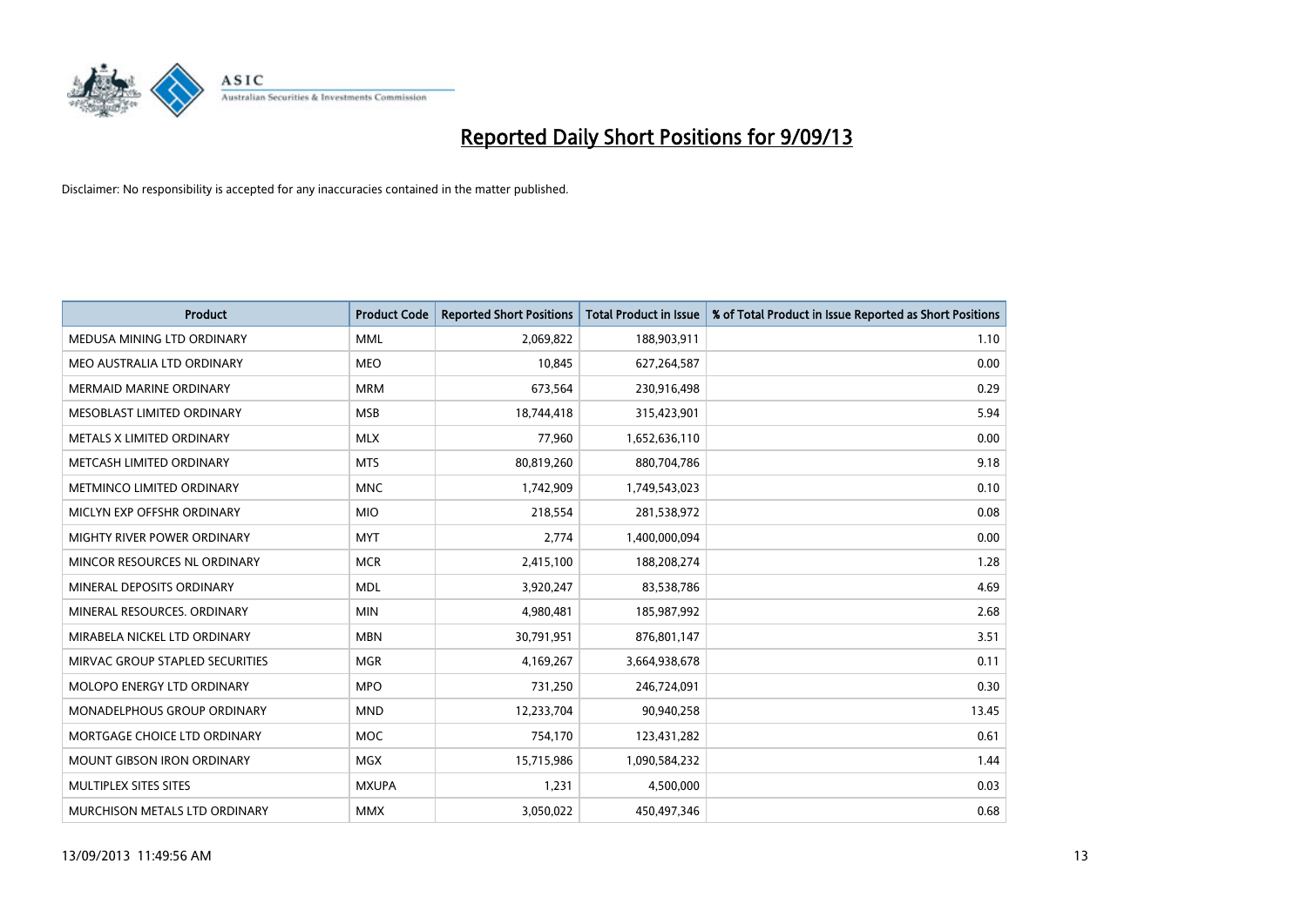

| <b>Product</b>                | <b>Product Code</b> | <b>Reported Short Positions</b> | <b>Total Product in Issue</b> | % of Total Product in Issue Reported as Short Positions |
|-------------------------------|---------------------|---------------------------------|-------------------------------|---------------------------------------------------------|
| MYER HOLDINGS LTD ORDINARY    | <b>MYR</b>          | 83,199,836                      | 583,794,551                   | 14.25                                                   |
| NATIONAL AUST. BANK ORDINARY  | <b>NAB</b>          | 5,492,273                       | 2,348,892,519                 | 0.23                                                    |
| NAVITAS LIMITED ORDINARY      | <b>NVT</b>          | 2,667,783                       | 375,367,918                   | 0.71                                                    |
| NEON ENERGY LIMITED ORDINARY  | <b>NEN</b>          | 421,519                         | 553,037,848                   | 0.08                                                    |
| NEW HOPE CORPORATION ORDINARY | <b>NHC</b>          | 1,333,004                       | 830,715,225                   | 0.16                                                    |
| NEW STANDARD ENERGY ORDINARY  | <b>NSE</b>          | 322,032                         | 305,331,847                   | 0.11                                                    |
| NEWCREST MINING ORDINARY      | <b>NCM</b>          | 4,347,626                       | 766,510,971                   | 0.57                                                    |
| NEWS CORP A NON-VOTING CDI    | <b>NWSLV</b>        | 2,930,443                       | 379,423,551                   | 0.77                                                    |
| NEWS CORP B VOTING CDI        | <b>NWS</b>          | 120,835                         | 199,630,239                   | 0.06                                                    |
| NEWSAT LIMITED ORDINARY       | <b>NWT</b>          | 9,357                           | 547,078,507                   | 0.00                                                    |
| NEXTDC LIMITED ORDINARY       | <b>NXT</b>          | 4,856,461                       | 192,904,486                   | 2.52                                                    |
| NEXUS ENERGY LIMITED ORDINARY | <b>NXS</b>          | 2,219,870                       | 1,330,219,459                 | 0.17                                                    |
| NIB HOLDINGS LIMITED ORDINARY | <b>NHF</b>          | 3,788,127                       | 439,004,182                   | 0.86                                                    |
| NIDO PETROLEUM ORDINARY       | <b>NDO</b>          | 42,500                          | 2,046,650,968                 | 0.00                                                    |
| NOBLE MINERAL RES ORDINARY    | <b>NMG</b>          | 2,365,726                       | 666,397,952                   | 0.36                                                    |
| NORTHERN IRON LTD ORDINARY    | <b>NFE</b>          | 2,333,255                       | 484,405,314                   | 0.48                                                    |
| NORTHERN STAR ORDINARY        | <b>NST</b>          | 5,303,313                       | 424,279,762                   | 1.25                                                    |
| NOVOGEN LIMITED ORDINARY      | <b>NRT</b>          | 126,891                         | 143,184,464                   | 0.09                                                    |
| NRW HOLDINGS LIMITED ORDINARY | <b>NWH</b>          | 15,144,252                      | 278,888,011                   | 5.43                                                    |
| NUCOAL RESOURCES LTD ORDINARY | <b>NCR</b>          | 2,652                           | 768,612,354                   | 0.00                                                    |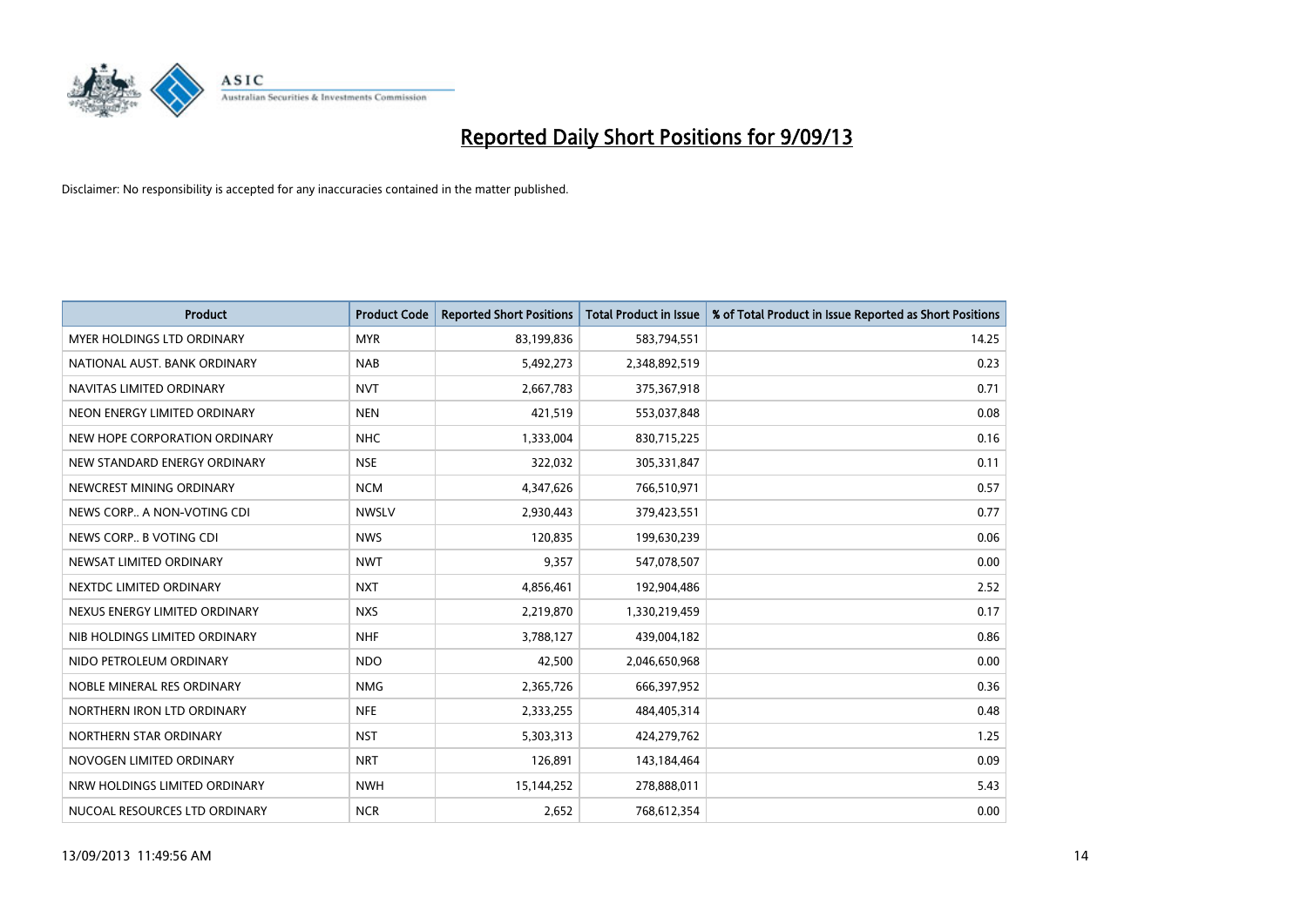

| <b>Product</b>                        | <b>Product Code</b> | <b>Reported Short Positions</b> | <b>Total Product in Issue</b> | % of Total Product in Issue Reported as Short Positions |
|---------------------------------------|---------------------|---------------------------------|-------------------------------|---------------------------------------------------------|
| NUFARM LIMITED ORDINARY               | <b>NUF</b>          | 17,404,366                      | 262,954,040                   | 6.62                                                    |
| OAKTON LIMITED ORDINARY               | <b>OKN</b>          | 666                             | 89,912,735                    | 0.00                                                    |
| OCEANAGOLD CORP. CHESS DEPOSITARY INT | <b>OGC</b>          | 1,047,757                       | 293,574,586                   | 0.36                                                    |
| OIL SEARCH LTD ORDINARY               | OSH                 | 6,229,857                       | 1,340,018,530                 | 0.46                                                    |
| OM HOLDINGS LIMITED ORDINARY          | OMH                 | 2,772,391                       | 733,423,337                   | 0.38                                                    |
| ORICA LIMITED ORDINARY                | ORI                 | 11,448,006                      | 368,203,632                   | 3.11                                                    |
| ORIGIN ENERGY ORDINARY                | <b>ORG</b>          | 11,221,845                      | 1,098,072,141                 | 1.02                                                    |
| OROCOBRE LIMITED ORDINARY             | <b>ORE</b>          | 200,348                         | 117,745,140                   | 0.17                                                    |
| OROTONGROUP LIMITED ORDINARY          | <b>ORL</b>          | 449,707                         | 40,880,902                    | 1.10                                                    |
| <b>OZ MINERALS ORDINARY</b>           | OZL                 | 9,656,571                       | 303,470,022                   | 3.18                                                    |
| PACIFIC BRANDS ORDINARY               | <b>PBG</b>          | 10,061,383                      | 912,915,695                   | 1.10                                                    |
| PALADIN ENERGY LTD ORDINARY           | <b>PDN</b>          | 66,844,141                      | 963,332,074                   | 6.94                                                    |
| PANAUST LIMITED ORDINARY              | <b>PNA</b>          | 3,094,194                       | 619,084,930                   | 0.50                                                    |
| PANORAMIC RESOURCES ORDINARY          | PAN                 | 517,652                         | 260,676,416                   | 0.20                                                    |
| PANTERRA GOLD LTD ORDINARY            | PGI                 | 1                               | 760,580,455                   | 0.00                                                    |
| PAPERLINX LIMITED ORDINARY            | <b>PPX</b>          | 48,101                          | 609,280,761                   | 0.01                                                    |
| PAPILLON RES LTD ORDINARY             | PIR                 | 5,814,737                       | 337,544,210                   | 1.72                                                    |
| PATTIES FOODS LTD ORDINARY            | <b>PFL</b>          | 19,678                          | 139,065,639                   | 0.01                                                    |
| PEET LIMITED ORDINARY                 | <b>PPC</b>          | 2,743,103                       | 431,986,887                   | 0.63                                                    |
| PERILYA LIMITED ORDINARY              | PEM                 | 786,127                         | 769,316,426                   | 0.10                                                    |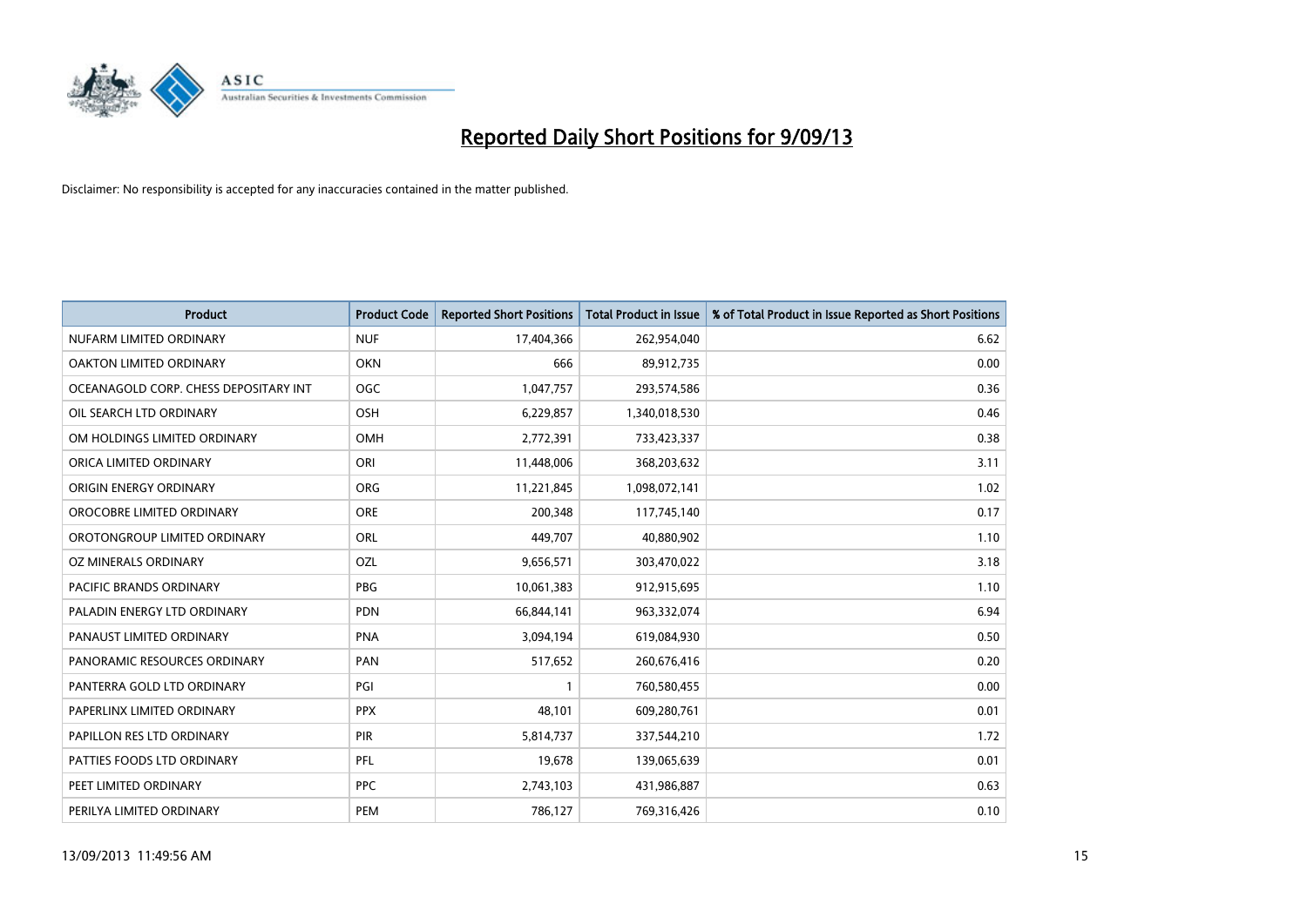

| <b>Product</b>                    | <b>Product Code</b> | <b>Reported Short Positions</b> | <b>Total Product in Issue</b> | % of Total Product in Issue Reported as Short Positions |
|-----------------------------------|---------------------|---------------------------------|-------------------------------|---------------------------------------------------------|
| PERPETUAL LIMITED ORDINARY        | <b>PPT</b>          | 2,165,692                       | 41,980,678                    | 5.16                                                    |
| PERSEUS MINING LTD ORDINARY       | <b>PRU</b>          | 7,681,933                       | 457,962,088                   | 1.68                                                    |
| PHARMAXIS LTD ORDINARY            | <b>PXS</b>          | 7,005,812                       | 308,548,389                   | 2.27                                                    |
| PLATINUM ASSET ORDINARY           | <b>PTM</b>          | 4,239,076                       | 578,215,695                   | 0.73                                                    |
| PLATINUM AUSTRALIA ORDINARY       | <b>PLA</b>          | 836,127                         | 504,968,043                   | 0.17                                                    |
| PMI GOLD CORP CDI 1:1             | <b>PVM</b>          | 251,840                         | 154,329,165                   | 0.16                                                    |
| PMP LIMITED ORDINARY              | <b>PMP</b>          | 164,903                         | 323,781,124                   | 0.05                                                    |
| PRANA BIOTECHNOLOGY ORDINARY      | PBT                 | 300,000                         | 401,269,561                   | 0.07                                                    |
| PREMIER INVESTMENTS ORDINARY      | <b>PMV</b>          | 1,372,114                       | 155,260,478                   | 0.88                                                    |
| PRIMA BIOMED LTD ORDINARY         | <b>PRR</b>          | 501,847                         | 1,228,709,341                 | 0.04                                                    |
| PRIMARY HEALTH CARE ORDINARY      | <b>PRY</b>          | 23,452,730                      | 503,921,941                   | 4.65                                                    |
| PRIME MEDIA GRP LTD ORDINARY      | <b>PRT</b>          | 3,294                           | 366,330,303                   | 0.00                                                    |
| PROGRAMMED ORDINARY               | <b>PRG</b>          | 156,281                         | 118,229,190                   | 0.13                                                    |
| PURA VIDA ENERGY NL ORDINARY      | <b>PVD</b>          | 6,724                           | 80,583,514                    | 0.01                                                    |
| <b>QANTAS AIRWAYS ORDINARY</b>    | QAN                 | 40,174,171                      | 2,241,745,788                 | 1.79                                                    |
| OBE INSURANCE GROUP ORDINARY      | QBE                 | 18,016,141                      | 1,220,868,532                 | 1.48                                                    |
| ORXPHARMA LTD ORDINARY            | QRX                 | 241,492                         | 144,785,606                   | 0.17                                                    |
| <b>QUBE HOLDINGS LTD ORDINARY</b> | <b>QUB</b>          | 15,945,683                      | 928,965,547                   | 1.72                                                    |
| RAMELIUS RESOURCES ORDINARY       | <b>RMS</b>          | 3,884,039                       | 337,974,409                   | 1.15                                                    |
| RAMSAY HEALTH CARE ORDINARY       | <b>RHC</b>          | 2,545,817                       | 202,081,252                   | 1.26                                                    |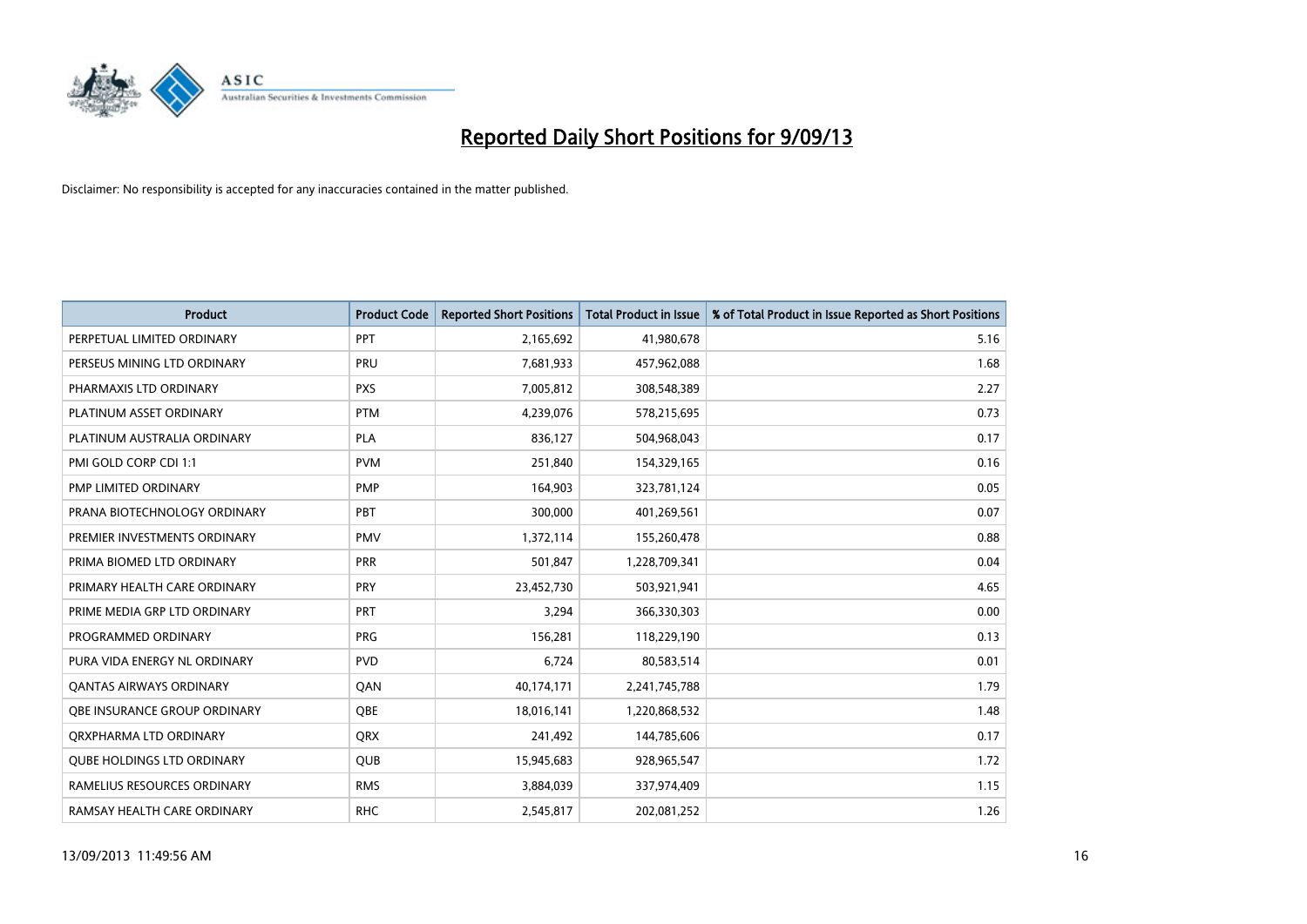

| <b>Product</b>                  | <b>Product Code</b> | <b>Reported Short Positions</b> | <b>Total Product in Issue</b> | % of Total Product in Issue Reported as Short Positions |
|---------------------------------|---------------------|---------------------------------|-------------------------------|---------------------------------------------------------|
| RANGE RESOURCES LTD ORDINARY    | <b>RRS</b>          | 324,458                         | 3,014,803,085                 | 0.01                                                    |
| <b>RCR TOMLINSON ORDINARY</b>   | <b>RCR</b>          | 1,976,934                       | 134,031,265                   | 1.47                                                    |
| <b>REA GROUP ORDINARY</b>       | <b>REA</b>          | 929,191                         | 131,714,699                   | 0.71                                                    |
| RED 5 LIMITED ORDINARY          | <b>RED</b>          | 1,250,040                       | 135,488,008                   | 0.92                                                    |
| <b>RED FORK ENERGY ORDINARY</b> | <b>RFE</b>          | 3,300,162                       | 499,551,719                   | 0.66                                                    |
| REDBANK ENERGY LTD ORDINARY     | <b>AEJ</b>          | 13                              | 786,287                       | 0.00                                                    |
| REECE AUSTRALIA LTD. ORDINARY   | <b>REH</b>          | 315                             | 99,600,000                    | 0.00                                                    |
| REED RESOURCES LTD ORDINARY     | <b>RDR</b>          | 1,015                           | 521,897,064                   | 0.00                                                    |
| <b>REGIS RESOURCES ORDINARY</b> | <b>RRL</b>          | 6,029,267                       | 477,922,568                   | 1.26                                                    |
| RESMED INC CDI 10:1             | <b>RMD</b>          | 11,118,414                      | 1,556,242,300                 | 0.71                                                    |
| RESOLUTE MINING ORDINARY        | <b>RSG</b>          | 2,626,636                       | 640,994,224                   | 0.41                                                    |
| RESOURCE EQUIP LTD ORDINARY     | <b>RQL</b>          | 673                             | 249,065,471                   | 0.00                                                    |
| RESOURCE GENERATION ORDINARY    | <b>RES</b>          | 426,032                         | 332,234,604                   | 0.13                                                    |
| RETAIL FOOD GROUP ORDINARY      | <b>RFG</b>          | 2,795,115                       | 130,301,190                   | 2.15                                                    |
| REX MINERALS LIMITED ORDINARY   | <b>RXM</b>          | 2,345,699                       | 188,907,284                   | 1.24                                                    |
| RHG LIMITED ORDINARY            | <b>RHG</b>          | 1,085                           | 308,483,177                   | 0.00                                                    |
| RIALTO ENERGY ORDINARY          | <b>RIA</b>          | 41                              | 1,155,765,100                 | 0.00                                                    |
| RIDLEY CORPORATION ORDINARY     | <b>RIC</b>          | 532,686                         | 307,817,071                   | 0.17                                                    |
| RIO TINTO LIMITED ORDINARY      | <b>RIO</b>          | 5,180,533                       | 435,758,720                   | 1.19                                                    |
| ROBUST RESOURCES ORDINARY       | <b>ROL</b>          | 244                             | 102,829,826                   | 0.00                                                    |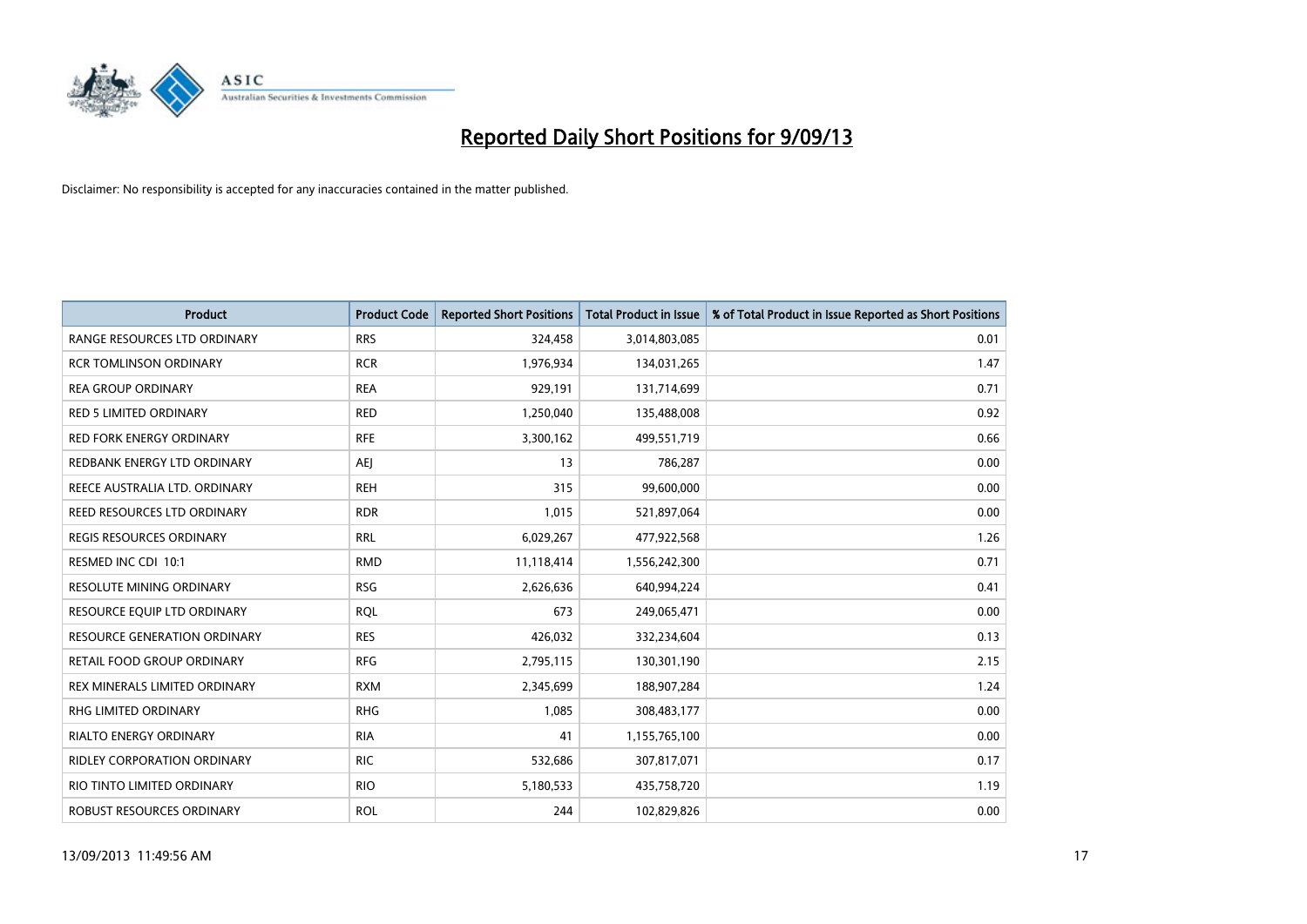

| <b>Product</b>                        | <b>Product Code</b> | <b>Reported Short Positions</b> | <b>Total Product in Issue</b> | % of Total Product in Issue Reported as Short Positions |
|---------------------------------------|---------------------|---------------------------------|-------------------------------|---------------------------------------------------------|
| ROC OIL COMPANY ORDINARY              | <b>ROC</b>          | 1,344,129                       | 683,235,552                   | 0.20                                                    |
| SAI GLOBAL LIMITED ORDINARY           | SAI                 | 7,565,241                       | 209,691,078                   | 3.61                                                    |
| SALMAT LIMITED ORDINARY               | <b>SLM</b>          | 998                             | 159,812,799                   | 0.00                                                    |
| SAMSON OIL & GAS LTD ORDINARY         | SSN                 | 2,082,000                       | 2,547,617,329                 | 0.08                                                    |
| SANDFIRE RESOURCES ORDINARY           | <b>SFR</b>          | 4,069,510                       | 155,640,968                   | 2.61                                                    |
| SANTOS LTD ORDINARY                   | <b>STO</b>          | 6,017,739                       | 965,685,463                   | 0.62                                                    |
| SARACEN MINERAL ORDINARY              | <b>SAR</b>          | 14,090,362                      | 595,263,186                   | 2.37                                                    |
| SCA PROPERTY GROUP STAPLED SECURITIES | <b>SCP</b>          | 34,069,103                      | 642,417,140                   | 5.30                                                    |
| SEDGMAN LIMITED ORDINARY              | <b>SDM</b>          | 463,511                         | 220,368,310                   | 0.21                                                    |
| SEEK LIMITED ORDINARY                 | <b>SEK</b>          | 16,130,207                      | 338,841,361                   | 4.76                                                    |
| SELECT HARVESTS ORDINARY              | SHV                 | 23,568                          | 57,462,851                    | 0.04                                                    |
| SENEX ENERGY LIMITED ORDINARY         | <b>SXY</b>          | 5,148,348                       | 1,141,310,350                 | 0.45                                                    |
| SERVICE STREAM ORDINARY               | SSM                 | 100                             | 283,418,867                   | 0.00                                                    |
| SEVEN GROUP HOLDINGS ORDINARY         | <b>SVW</b>          | 5,096,432                       | 308,160,281                   | 1.65                                                    |
| SEVEN WEST MEDIA LTD ORDINARY         | <b>SWM</b>          | 2,954,305                       | 999,160,872                   | 0.30                                                    |
| SIGMA PHARMACEUTICAL ORDINARY         | <b>SIP</b>          | 2,859,986                       | 1,126,618,419                 | 0.25                                                    |
| SILEX SYSTEMS ORDINARY                | <b>SLX</b>          | 2,183,774                       | 170,249,150                   | 1.28                                                    |
| SILVER CHEF LIMITED ORDINARY          | <b>SIV</b>          | 35,766                          | 28,762,745                    | 0.12                                                    |
| SILVER LAKE RESOURCE ORDINARY         | <b>SLR</b>          | 4,489,060                       | 434,988,914                   | 1.03                                                    |
| SIMS METAL MGMT LTD ORDINARY          | SGM                 | 9,751,739                       | 204,327,547                   | 4.77                                                    |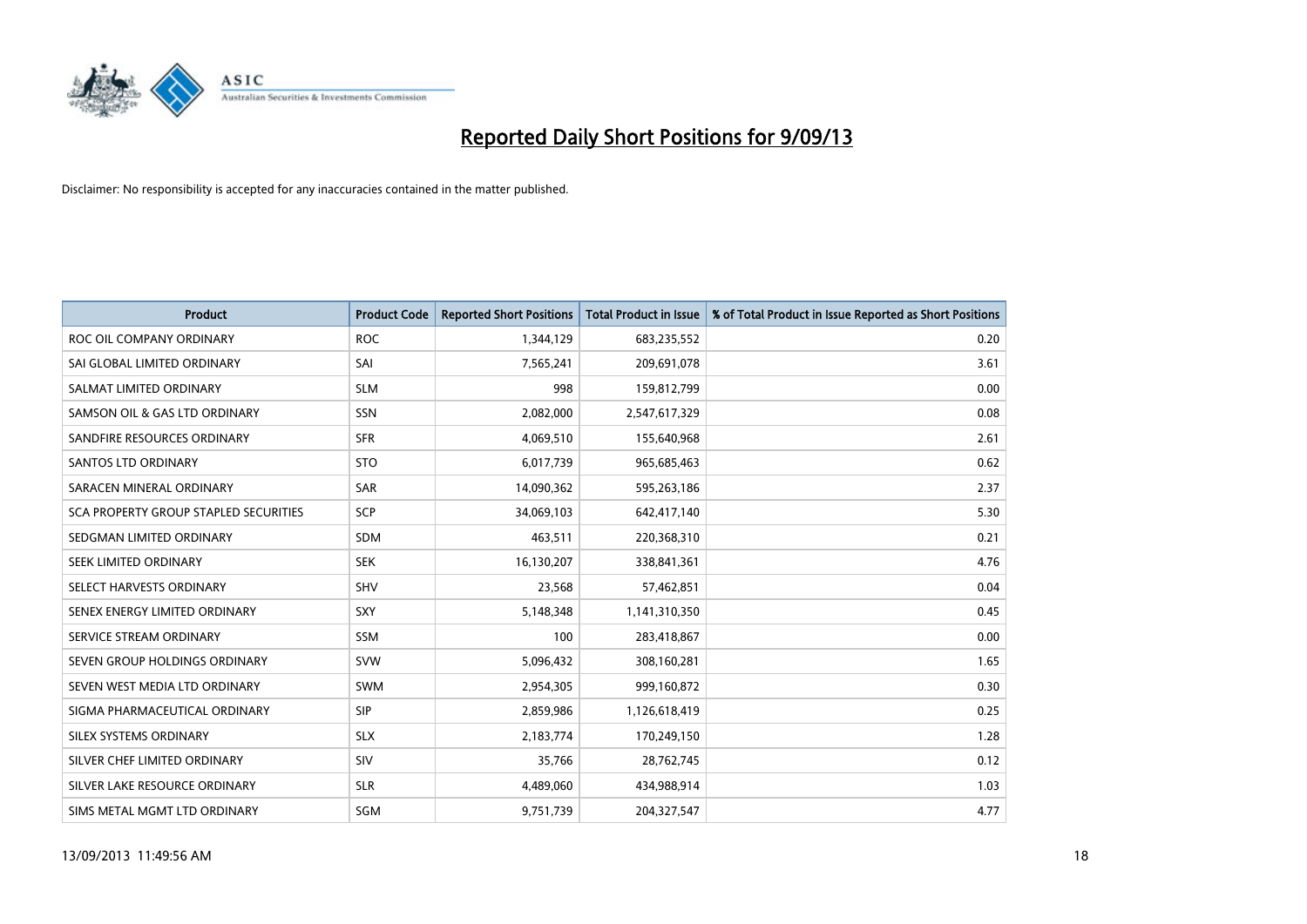

| <b>Product</b>                           | <b>Product Code</b> | <b>Reported Short Positions</b> | <b>Total Product in Issue</b> | % of Total Product in Issue Reported as Short Positions |
|------------------------------------------|---------------------|---------------------------------|-------------------------------|---------------------------------------------------------|
| SINGAPORE TELECOMM. CHESS DEPOSITARY INT | SGT                 | 2,878,512                       | 169,358,656                   | 1.70                                                    |
| SIRIUS RESOURCES NL ORDINARY             | <b>SIR</b>          | 4,081,641                       | 227,020,167                   | 1.80                                                    |
| SIRTEX MEDICAL ORDINARY                  | <b>SRX</b>          | 204,267                         | 56,079,887                    | 0.36                                                    |
| SKILLED GROUP LTD ORDINARY               | <b>SKE</b>          | 4,699,725                       | 233,533,526                   | 2.01                                                    |
| <b>SKY NETWORK ORDINARY</b>              | <b>SKT</b>          | 28,742                          | 389,139,785                   | 0.01                                                    |
| SKYCITY ENT GRP LTD ORDINARY             | <b>SKC</b>          | 141,487                         | 576,958,340                   | 0.02                                                    |
| <b>SLATER &amp; GORDON ORDINARY</b>      | SGH                 | 942                             | 196,809,265                   | 0.00                                                    |
| SMS MANAGEMENT, ORDINARY                 | <b>SMX</b>          | 1,422,201                       | 69,919,865                    | 2.03                                                    |
| SONIC HEALTHCARE ORDINARY                | <b>SHL</b>          | 5,319,644                       | 400,152,056                   | 1.33                                                    |
| SOUL PATTINSON (W.H) ORDINARY            | SOL                 | 75,518                          | 239,395,320                   | 0.03                                                    |
| SP AUSNET STAPLED SECURITIES             | <b>SPN</b>          | 35,964,059                      | 3,376,325,523                 | 1.07                                                    |
| SPARK INFRASTRUCTURE STAPLED NOTE & UNIT | SKI                 | 54,320,217                      | 1,326,734,264                 | 4.09                                                    |
| SPDR 200 FUND ETF UNITS                  | <b>STW</b>          | 129,401                         | 44,078,688                    | 0.29                                                    |
| SPECIALTY FASHION ORDINARY               | <b>SFH</b>          | 60,706                          | 192,236,121                   | 0.03                                                    |
| ST BARBARA LIMITED ORDINARY              | <b>SBM</b>          | 9,375,728                       | 488,074,077                   | 1.92                                                    |
| STARPHARMA HOLDINGS ORDINARY             | <b>SPL</b>          | 15,823,557                      | 283,964,948                   | 5.57                                                    |
| STEADFAST GROUP LTD ORDINARY             | <b>SDF</b>          | 117,391                         | 500,873,408                   | 0.02                                                    |
| STHN CROSS MEDIA ORDINARY                | SXL                 | 9,633,880                       | 705,099,800                   | 1.37                                                    |
| STOCKLAND UNITS/ORD STAPLED              | SGP                 | 12,915,220                      | 2,305,750,747                 | 0.56                                                    |
| STRAITS RES LTD. ORDINARY                | <b>SRQ</b>          | 31,522                          | 1,164,150,159                 | 0.00                                                    |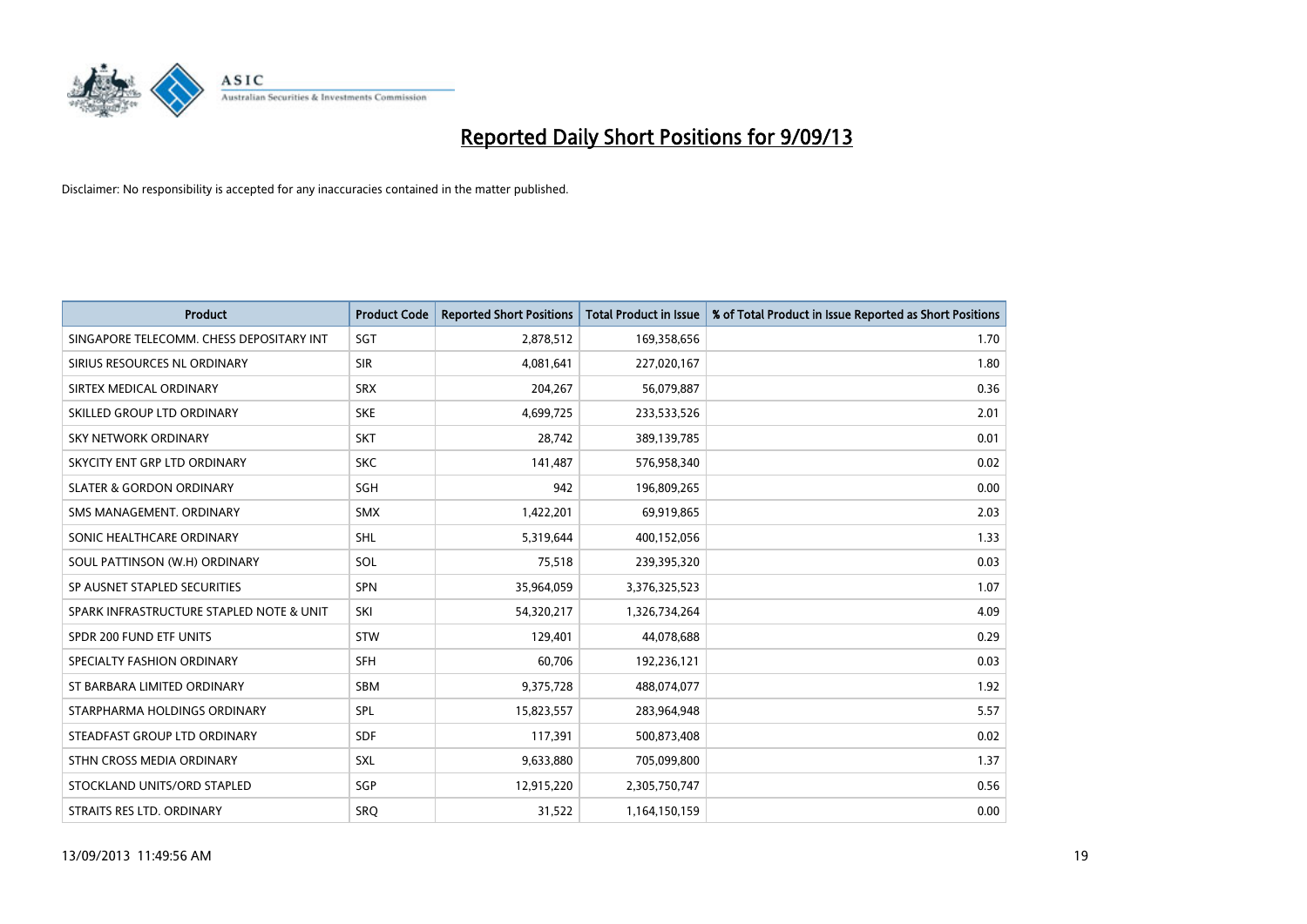

| <b>Product</b>                   | <b>Product Code</b> | <b>Reported Short Positions</b> | <b>Total Product in Issue</b> | % of Total Product in Issue Reported as Short Positions |
|----------------------------------|---------------------|---------------------------------|-------------------------------|---------------------------------------------------------|
| STRATA-X ENERGY LTD CDI 1:1      | <b>SXA</b>          | 5,346                           | 71,911,234                    | 0.01                                                    |
| STW COMMUNICATIONS ORDINARY      | SGN                 | 1,293,962                       | 403,828,512                   | 0.32                                                    |
| SUNCORP GROUP LTD ORDINARY       | <b>SUN</b>          | 3,784,302                       | 1,286,600,980                 | 0.29                                                    |
| SUNDANCE ENERGY ORDINARY         | <b>SEA</b>          | 277,828                         | 462,611,982                   | 0.06                                                    |
| SUNDANCE RESOURCES ORDINARY      | SDL                 | 50,050,987                      | 3,072,110,985                 | 1.63                                                    |
| SUNLAND GROUP LTD ORDINARY       | <b>SDG</b>          | 35,385                          | 181,710,087                   | 0.02                                                    |
| SUPER RET REP LTD ORDINARY       | SUL                 | 1,212,553                       | 196,731,620                   | 0.62                                                    |
| SYD AIRPORT STAPLED US PROHIBIT. | <b>SYD</b>          | 15,059,259                      | 2,127,016,982                 | 0.71                                                    |
| SYRAH RESOURCES ORDINARY         | <b>SYR</b>          | 2,201,024                       | 147,867,623                   | 1.49                                                    |
| TABCORP HOLDINGS LTD ORDINARY    | <b>TAH</b>          | 22,204,508                      | 744,885,690                   | 2.98                                                    |
| TANAMI GOLD NL ORDINARY          | <b>TAM</b>          | 41                              | 587,548,523                   | 0.00                                                    |
| TAP OIL LIMITED ORDINARY         | <b>TAP</b>          | 62,032                          | 241,608,606                   | 0.03                                                    |
| TASSAL GROUP LIMITED ORDINARY    | <b>TGR</b>          | 34,068                          | 146,304,404                   | 0.02                                                    |
| <b>TATTS GROUP LTD ORDINARY</b>  | <b>TTS</b>          | 12,531,521                      | 1,402,711,960                 | 0.89                                                    |
| TECHNOLOGY ONE ORDINARY          | <b>TNE</b>          | 422                             | 307,245,955                   | 0.00                                                    |
| TELECOM CORPORATION ORDINARY     | <b>TEL</b>          | 5,602,418                       | 1,817,088,869                 | 0.31                                                    |
| TELSTRA CORPORATION. ORDINARY    | <b>TLS</b>          | 18,571,334                      | 12,443,074,357                | 0.15                                                    |
| TEN NETWORK HOLDINGS ORDINARY    | <b>TEN</b>          | 130,093,676                     | 2,586,970,845                 | 5.03                                                    |
| TERANGA GOLD CORP CDI 1:1        | <b>TGZ</b>          | 838,983                         | 174,491,981                   | 0.48                                                    |
| THE REJECT SHOP ORDINARY         | <b>TRS</b>          | 1,852,421                       | 28,826,248                    | 6.43                                                    |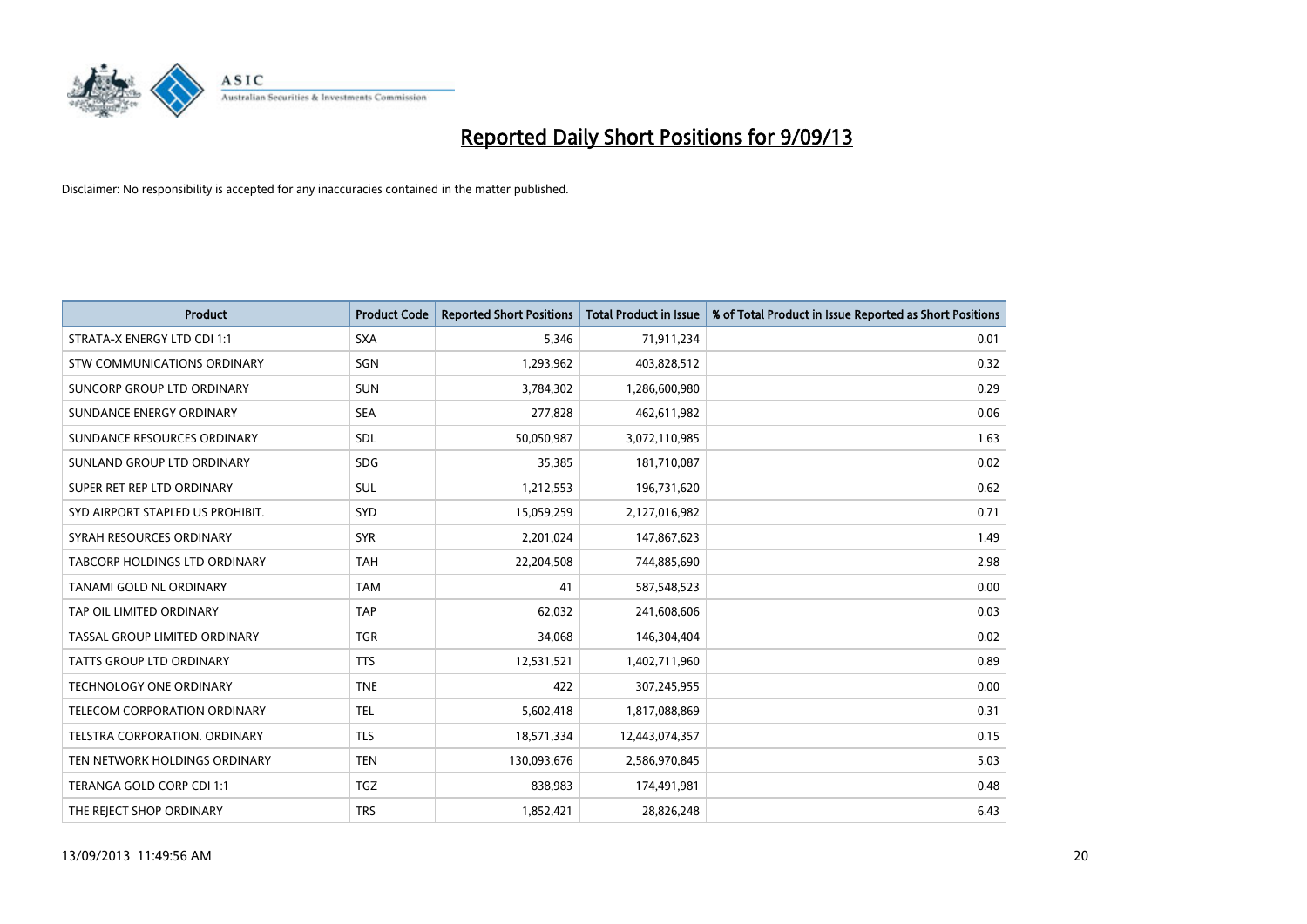

| <b>Product</b>                        | <b>Product Code</b> | <b>Reported Short Positions</b> | <b>Total Product in Issue</b> | % of Total Product in Issue Reported as Short Positions |
|---------------------------------------|---------------------|---------------------------------|-------------------------------|---------------------------------------------------------|
| THOR MINING PLC CDI 1:1 DEF SET       | <b>THRDA</b>        | 795                             | 492,496,058                   | 0.00                                                    |
| THORN GROUP LIMITED ORDINARY          | <b>TGA</b>          | 75,851                          | 148,897,155                   | 0.05                                                    |
| TIGER RESOURCES ORDINARY              | TGS                 | 1,322,586                       | 674,770,269                   | 0.20                                                    |
| TOLL HOLDINGS LTD ORDINARY            | <b>TOL</b>          | 30,478,677                      | 717,133,875                   | 4.25                                                    |
| TOX FREE SOLUTIONS ORDINARY           | <b>TOX</b>          | 1,075,474                       | 132,519,859                   | 0.81                                                    |
| TPG TELECOM LIMITED ORDINARY          | <b>TPM</b>          | 1,508,966                       | 793,808,141                   | 0.19                                                    |
| TRADE ME GROUP ORDINARY               | <b>TME</b>          | 231,125                         | 396,017,568                   | 0.06                                                    |
| TRANSFIELD SERVICES ORDINARY          | <b>TSE</b>          | 45,031,872                      | 512,457,716                   | 8.79                                                    |
| TRANSPACIFIC INDUST. ORDINARY         | <b>TPI</b>          | 15,720,772                      | 1,578,563,490                 | 1.00                                                    |
| TRANSURBAN GROUP TRIPLE STAPLED SEC.  | <b>TCL</b>          | 2,067,361                       | 1,485,500,376                 | 0.14                                                    |
| <b>TREASURY GROUP ORDINARY</b>        | <b>TRG</b>          | 1,786                           | 23,070,755                    | 0.01                                                    |
| TREASURY WINE ESTATE ORDINARY         | <b>TWE</b>          | 16,977,017                      | 647,227,144                   | 2.62                                                    |
| TROY RESOURCES LTD ORDINARY           | <b>TRY</b>          | 120,937                         | 167,642,495                   | 0.07                                                    |
| TWENTY-FIRST FOX INC A NON-VOTING CDI | <b>FOXLV</b>        | 1,304,970                       | 1,619,443,341                 | 0.08                                                    |
| TWENTY-FIRST FOX INC B VOTING CDI     | <b>FOX</b>          | 478,883                         | 1,112,242,654                 | 0.04                                                    |
| UGL LIMITED ORDINARY                  | UGL                 | 18,520,946                      | 166,511,240                   | 11.12                                                   |
| UNILIFE CORPORATION CDI 6:1           | <b>UNS</b>          | 639,085                         | 273,802,884                   | 0.23                                                    |
| UXC LIMITED ORDINARY                  | <b>UXC</b>          | 6,237                           | 308,906,770                   | 0.00                                                    |
| <b>VIRGIN AUS HLDG LTD ORDINARY</b>   | <b>VAH</b>          | 96,366,807                      | 2,581,231,776                 | 3.73                                                    |
| <b>VIRTUS HEALTH LTD ORDINARY</b>     | <b>VRT</b>          | 11,000                          | 79,536,601                    | 0.01                                                    |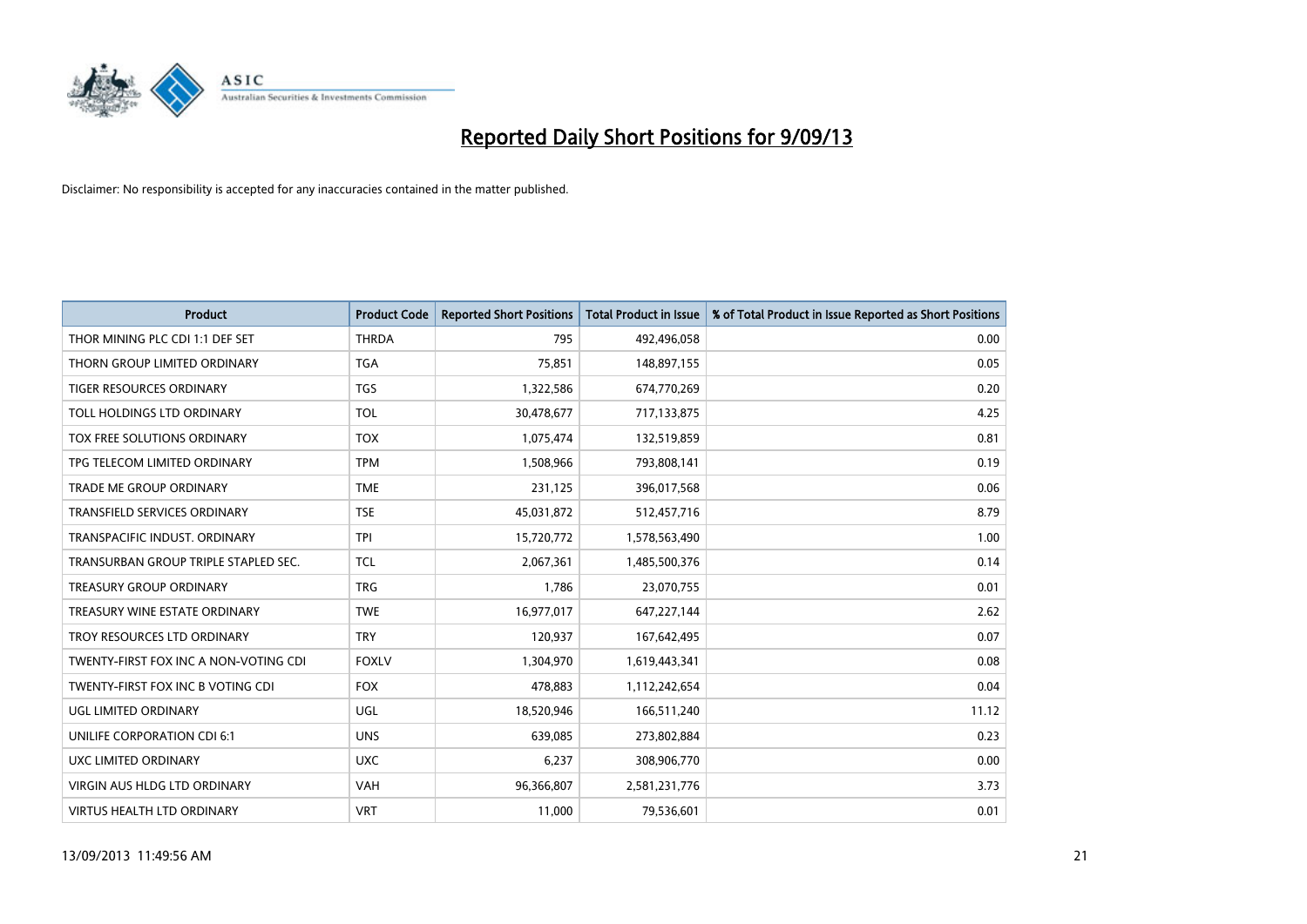

| <b>Product</b>                         | <b>Product Code</b> | <b>Reported Short Positions</b> | <b>Total Product in Issue</b> | % of Total Product in Issue Reported as Short Positions |
|----------------------------------------|---------------------|---------------------------------|-------------------------------|---------------------------------------------------------|
| VISION EYE INSTITUTE ORDINARY          | <b>VEI</b>          | 173,388                         | 160,284,112                   | 0.11                                                    |
| <b>VOCUS COMMS LTD ORDINARY</b>        | VOC                 | 15,158                          | 80,410,122                    | 0.02                                                    |
| <b>WATPAC LIMITED ORDINARY</b>         | <b>WTP</b>          | 3,111                           | 184,332,526                   | 0.00                                                    |
| <b>WDS LIMITED ORDINARY</b>            | <b>WDS</b>          | 7                               | 144,740,614                   | 0.00                                                    |
| WEBIET LIMITED ORDINARY                | <b>WEB</b>          | 2,174,429                       | 79,397,959                    | 2.74                                                    |
| <b>WESFARMERS LIMITED ORDINARY</b>     | <b>WES</b>          | 28,642,303                      | 1,006,677,196                 | 2.85                                                    |
| WESFARMERS LIMITED PARTIALLY PROTECTED | <b>WESN</b>         | 229,697                         | 150,516,402                   | 0.15                                                    |
| WESTERN AREAS LTD ORDINARY             | <b>WSA</b>          | 20,852,146                      | 196,843,803                   | 10.59                                                   |
| WESTERN DESERT RES. ORDINARY           | <b>WDR</b>          | 2,023,828                       | 392,493,317                   | 0.52                                                    |
| WESTFIELD GROUP ORD/UNIT STAPLED SEC   | <b>WDC</b>          | 11,173,474                      | 2,168,299,076                 | 0.52                                                    |
| WESTFIELD RETAIL TST UNIT STAPLED      | <b>WRT</b>          | 17,846,841                      | 2,995,945,800                 | 0.60                                                    |
| <b>WESTPAC BANKING CORP ORDINARY</b>   | <b>WBC</b>          | 23,029,283                      | 3,103,729,084                 | 0.74                                                    |
| WHITE ENERGY COMPANY ORDINARY          | <b>WEC</b>          | 32,414                          | 322,974,494                   | 0.01                                                    |
| WHITEHAVEN COAL ORDINARY               | <b>WHC</b>          | 74,958,951                      | 1,025,692,710                 | 7.31                                                    |
| WIDE BAY AUST LTD ORDINARY             | <b>WBB</b>          | 8,991                           | 36,238,600                    | 0.02                                                    |
| WINDIMURRA VANADIUM ORDINARY           | <b>WVL</b>          | 20,461                          | 19,284,366                    | 0.11                                                    |
| WOODSIDE PETROLEUM ORDINARY            | <b>WPL</b>          | 3,366,358                       | 823,910,657                   | 0.41                                                    |
| WOOLWORTHS LIMITED ORDINARY            | <b>WOW</b>          | 5,486,659                       | 1,250,669,062                 | 0.44                                                    |
| <b>WORLEYPARSONS LTD ORDINARY</b>      | <b>WOR</b>          | 3,582,017                       | 243,480,720                   | 1.47                                                    |
| WOTIF.COM HOLDINGS ORDINARY            | <b>WTF</b>          | 19,866,929                      | 211,736,244                   | 9.38                                                    |